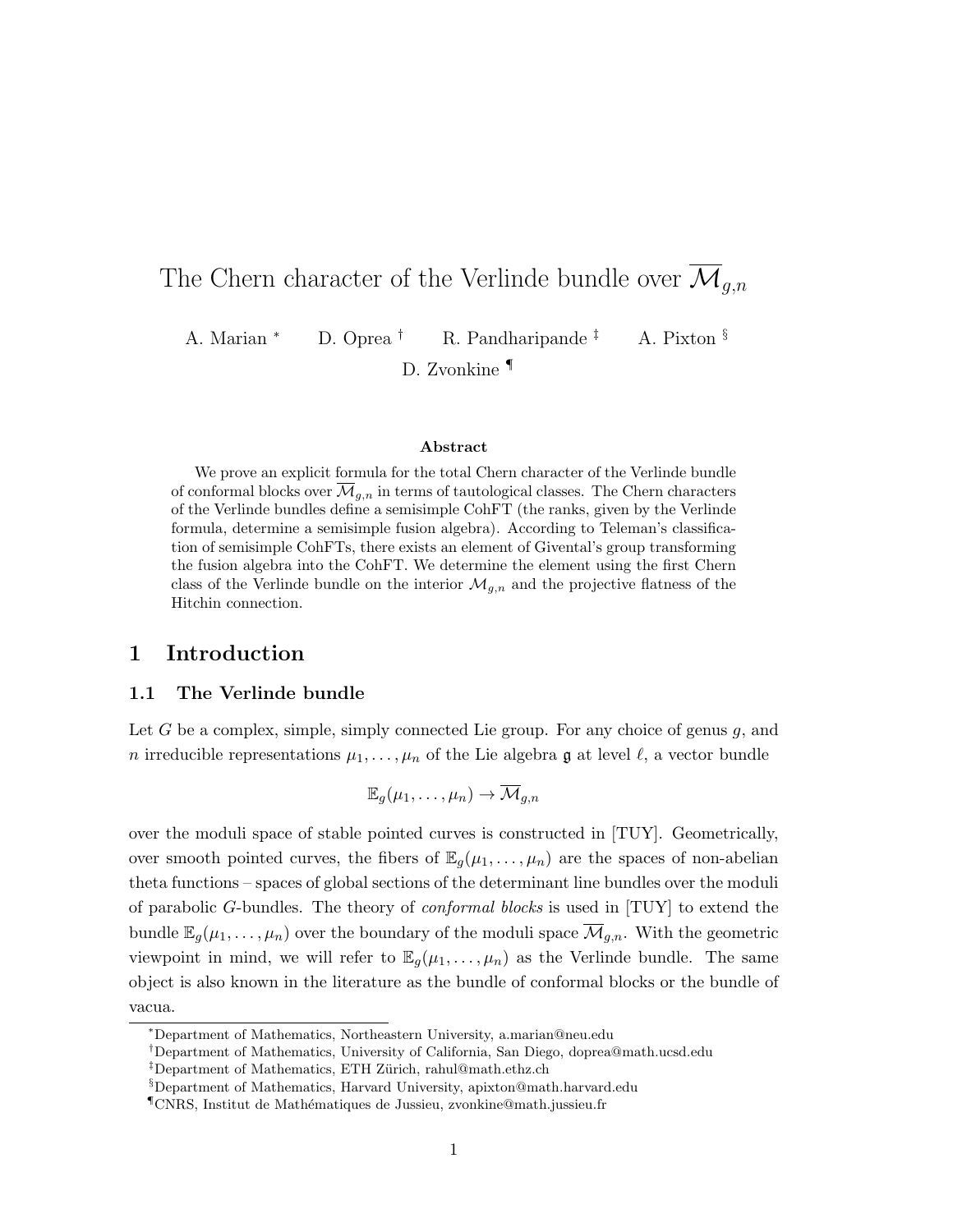Two basic invariants of the Verlinde bundles have been studied so far. First,

$$
rank \mathbb{E}_g(\mu_1,\ldots,\mu_n)=d_g(\mu_1,\ldots,\mu_n)
$$

is given by the Verlinde formula; see for instance [B]. Second, an explicit closed expression for the first Chern class was obtained in genus 0 in [Fa], [Mu], in genus 1 and for one marking in [Fa], and in arbitrary higher genus in [MOP]. We calculate here the total Chern character. As a consequence of our formulas, the higher Chern classes are seen to lie in the tautological ring

$$
RH^*(\overline{\mathcal{M}}_{g,n}) \subset H^*(\overline{\mathcal{M}}_{g,n}),
$$

see [FP]. We expect our formulas to hold in the Chow ring as well; however our proof does not yield this, since it relies on the classification of semisimple CohFTs, which is only established in cohomology.

The expression for the Chern character is derived as follows. It is well known that the restriction of the Verlinde bundle to each boundary divisor of  $\mathcal{M}_{g,n}$  decomposes into a direct sum of tensor products of analogous Verlinde bundles [TUY]. These factorization rules imply that the total Chern characters

$$
\Omega_{g,n}(\mu_1,\ldots,\mu_n)=\mathrm{ch}\,\mathbb{E}_g(\mu_1,\ldots,\mu_n)
$$

define a cohomological field theory (CohFT). Furthermore, the CohFT obtained is semisimple. To explicitly solve the theory, we make use of the following three ingredients.

- (i) The first Chern class of the Verlinde bundle over the moduli of smooth pointed curves  $\mathcal{M}_{g,n}$  is, in the form we need, a consequence of [Ts].
- (ii) The existence of a projectively flat connection in the Verlinde bundle over  $\mathcal{M}_{g,n}$ [TUY] allows one to compute the full Chern character over  $\mathcal{M}_{g,n}$ .
- (iii) Finally, the Givental-Teleman classification of semisimple CohFTs [Tel] uniquely determines the extension of the Chern character to  $\overline{\mathcal{M}}_{g,n}$  (the uniqueness is the core of Teleman's paper).

#### 1.2 The main result

To state the result, we recall the following representation theoretic quantities. First, for a simple Lie algebra  $\mathfrak g$  and for each level  $\ell$ , the conformal anomaly is given by

$$
c = c(\mathfrak{g}, \ell) = \frac{\ell \dim \mathfrak{g}}{\check{h} + \ell}
$$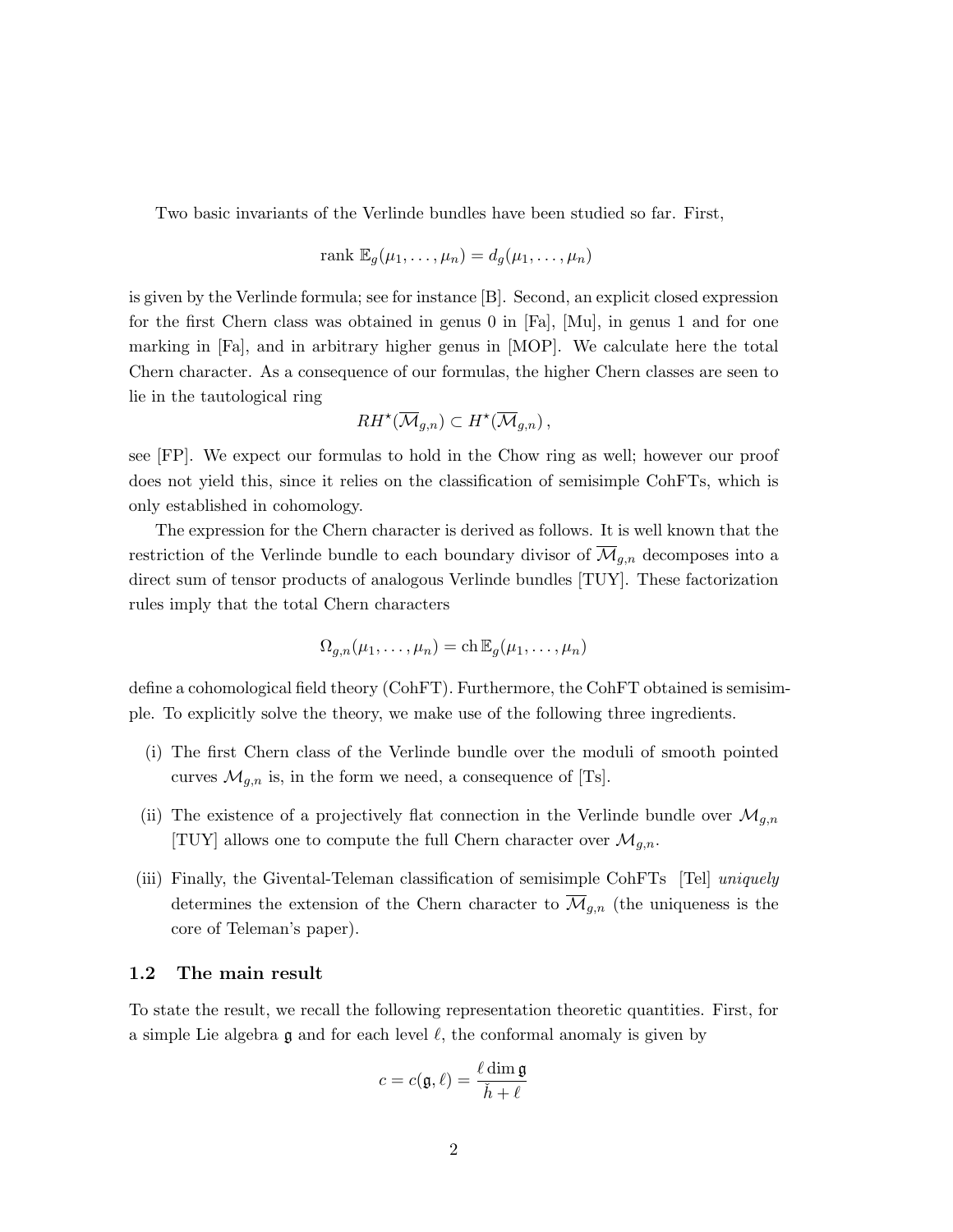where  $\check{h}$  is the dual Coxeter number. Next, for each representation with highest weight  $\mu$  of level  $\ell$ , we set

$$
w(\mu) = \frac{(\mu, \mu + 2\rho)}{2(\check{h} + \ell)}.
$$

Here  $\rho$  is half of the sum of the positive roots, and the Cartan-Killing form (,) is normalized so that the longest root  $\theta$  has

$$
(\theta,\theta)=2.
$$

**Example 1.1** For  $\mathfrak{g} = \mathfrak{sl}(r, \mathbb{C})$ , the highest weight of a representation of level  $\ell$  is given by an r-tuple of integers

$$
\mu = (\mu^1, \dots, \mu^r), \ \ell \ge \mu^1 \ge \dots \ge \mu^r \ge 0,
$$

defined up to shifting the vector components by the same integer. Furthermore, we have

$$
c(\mathfrak{g}, \ell) = \frac{\ell(r^2 - 1)}{\ell + r},
$$
  

$$
\mathsf{w}(\mu) = \frac{1}{2(\ell + r)} \left( \sum_{i=1}^r (\mu^i)^2 - \frac{1}{r} \left( \sum_{i=1}^r \mu^i \right)^2 + \sum_{i=1}^r (r - 2i + 1)\mu^i \right).
$$

The Verlinde Chern character will be expressed as a sum over stable graphs Γ of genus g with  $n$  legs. The contribution of each graph is a product of several factors coming from legs, edges and vertices, which we now describe.

- (i) Leg factors. Each leg  $l$  determines a marking, and is assigned
	- $-$  a cotangent class  $\psi_l$ ;
	- a representation  $\mu_l$  of the Lie algebra  $\mathfrak{g}$ .

The corresponding factor is

$$
Cont(l) = \exp(-w(\mu_l) \cdot \psi_l).
$$

(ii) Vertex factors. Every vertex  $v$  in a stable graph comes with

- a genus assignment  $g_v$ ;
- $n_v$  adjacent half-edges including the legs labeled with representations  $\mu_1, \ldots, \mu_{n_v}$ .

The vertex factor is defined as the rank of the Verlinde bundle

$$
Cont(v) = d_{g_v}(\mu_1,\ldots,\mu_{n_v}).
$$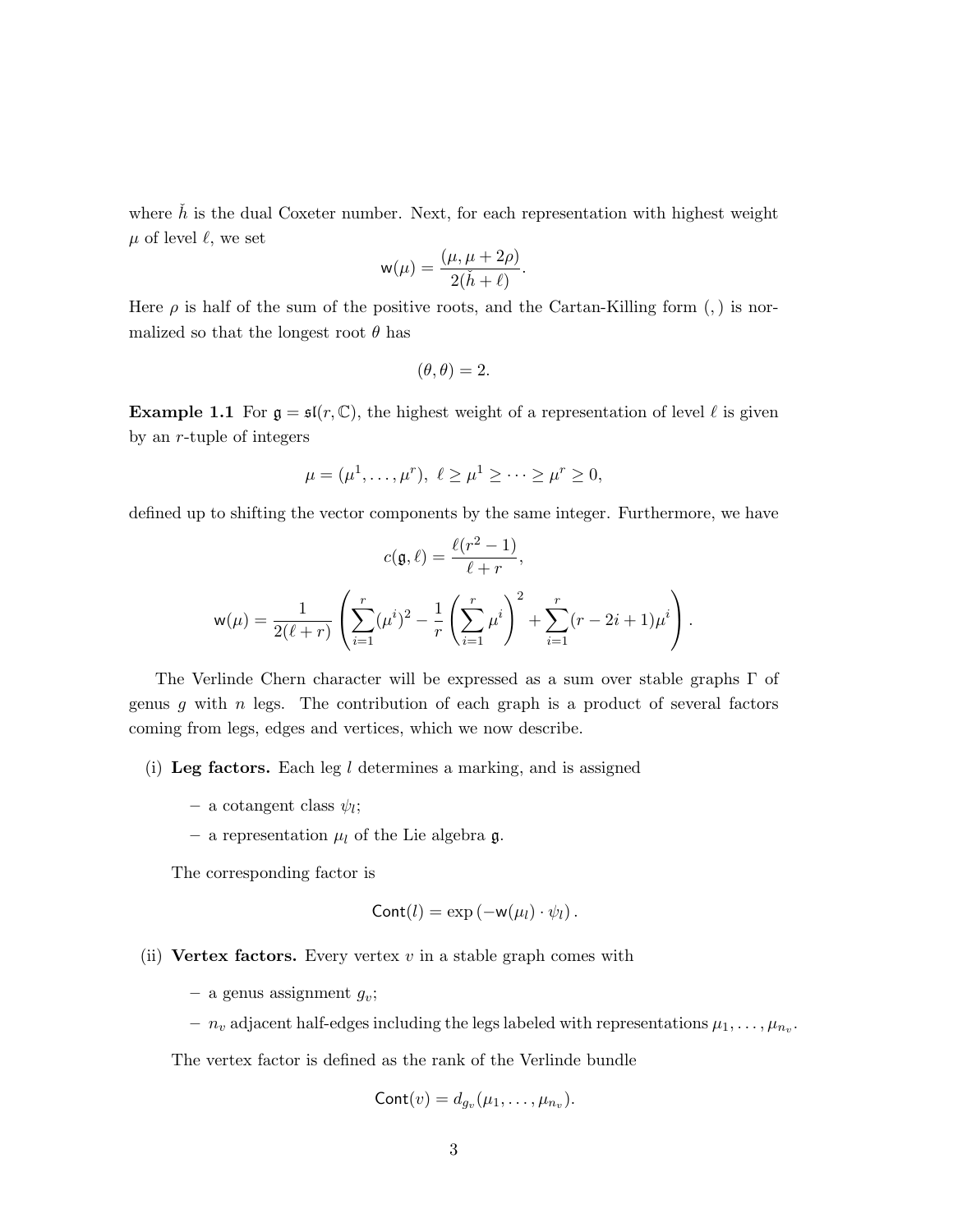- (iii) Edge factors. To each edge  $e$  we assign:
	- a pair of conjugate representations of level  $\ell: \mu$  at one half-edge and the dual representation  $\mu^*$  at the other half-edge;
	- each edge corresponds to a node of the domain curve, thus determining two cotangent classes  $\psi'_e$  and  $\psi''_e$ .

The edge factor is then defined as

$$
\text{Cont}(e) = \frac{1-\exp(-\mathbf{w}\cdot(\psi_e' + \psi_e''))}{\psi_e' + \psi_e''},
$$

where  $w = w(\mu) = w(\mu^*)$ . The edge factor depends on the representation assignment  $\mu$ , but this will not be indicated explicitly in the notation.

Next, for each stable graph  $\Gamma$  of type  $(g, n)$ , we consider all possible assignments

$$
\mu:E\to P_\ell
$$

of conjugate representations of level  $\ell$  to the edges E of the graph Γ. For each such graph  $\Gamma$  and representation assignment  $\mu$ , we form the cohomology class

$$
(\iota_{\Gamma})_{\star}\left(\prod_{l} \text{Cont}(l) \prod_{v} \text{Cont}(v) \prod_{e} \text{Cont}(e)\right) \in H^{\star}(\overline{\mathcal{M}}_{g,n}),
$$

where  $\iota_{\Gamma}$  denotes the inclusion of the boundary stratum of curves of type  $\Gamma$ .

Let  $\lambda_1 \in H^2(\overline{\mathcal{M}}_{g,n})$  denote the first Chern class of the Hodge bundle

$$
\mathbb{H}_g \to \overline{\mathcal{M}}_{g,n}
$$

with fiber  $H^0(C, \omega_C)$  over the moduli point  $[C, p_1, \ldots, p_n] \in \overline{\mathcal{M}}_{g,n}$ .

Theorem 1 The Chern character of the Verlinde bundle is given by

ch 
$$
\mathbb{E}_g(\mu_1, ..., \mu_n) =
$$
  
\n
$$
\exp\left(-\frac{c(\mathfrak{g}, \ell)}{2} \cdot \lambda_1\right) \sum_{\Gamma, \mu} \frac{1}{|\mathrm{Aut}(\Gamma)|} (\iota_{\Gamma})_{\star} \left(\prod_l \mathrm{Cont}(l) \prod_v \mathrm{Cont}(v) \prod_e \mathrm{Cont}(e)\right).
$$

**Example 1.2** We illustrate the formula of the Theorem in arbitrary genus  $g$ , for the Lie algebra  $\mathfrak{g} = \mathfrak{sl}_2$ , at level  $\ell = 1$ . In this case, there are two representations to consider, denoted  $\emptyset$  and  $\square$ . Then

$$
c(\mathfrak{sl}_2,1)=1,\quad \mathsf{w}(\emptyset)=0,\quad \mathsf{w}(\square)=\frac{1}{4}.
$$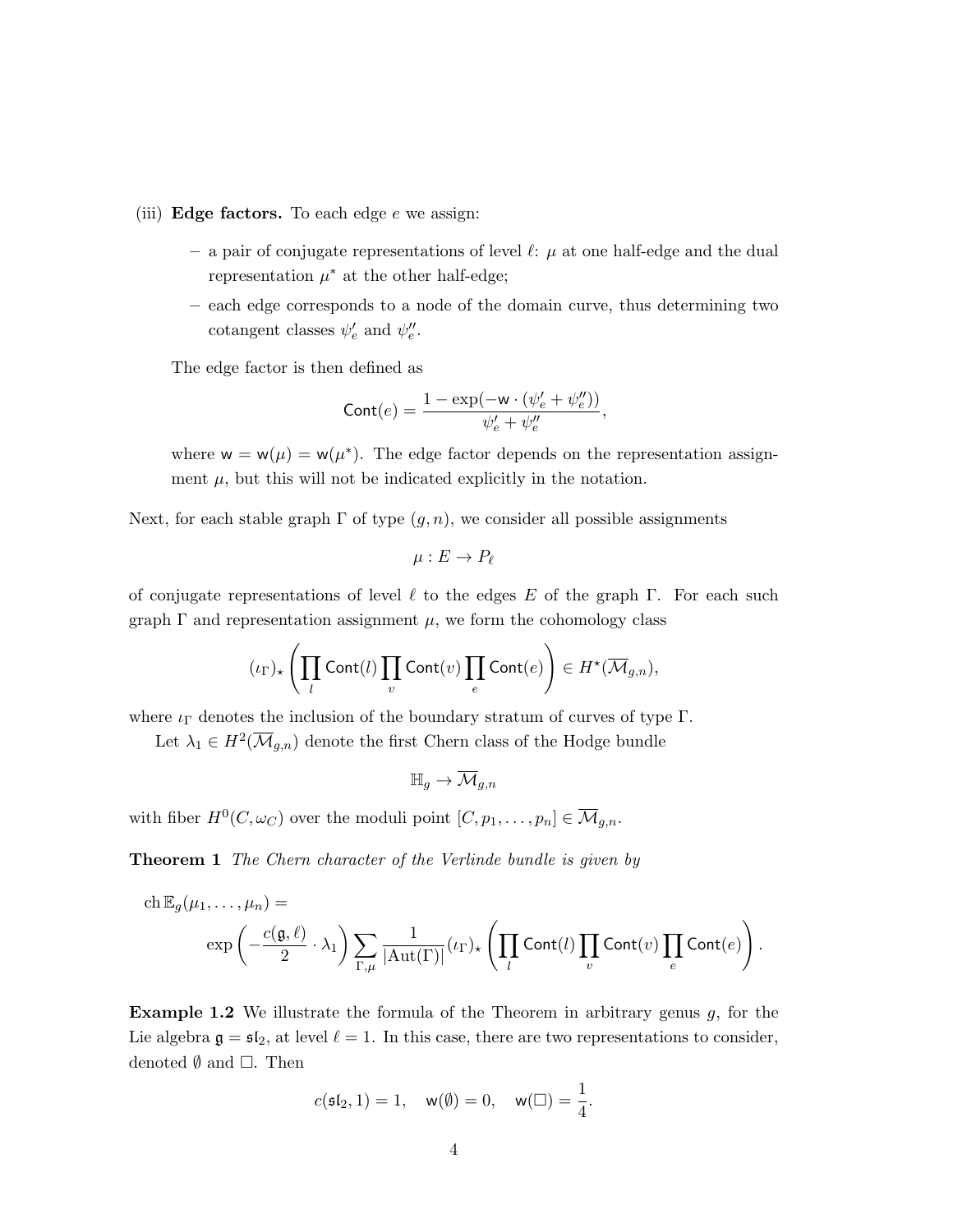We compute

$$
\mathrm{ch}\, \mathbb{E}_g(\mu_1,\ldots,\mu_n),
$$

where each  $\mu_i$  equals either  $\emptyset$  or  $\Box$ . To this end, we remark that:

- No edge can be decorated by the representation  $\emptyset$  since formula (iii) above yields a zero contribution. Thus, all edges are decorated by the representation  $\Box$ .
- The degree of every vertex should become even after removing all the legs (markings) decorated by  $\emptyset$ . Indeed, the rank of the Verlinde bundle vanishes if the number of  $\Box$ -representations is odd. A graph whose vertices satisfy this parity condition will be called  $\square$ -even.
- Furthermore, as soon as the number of  $\Box$ -representations is even, the rank of the Verlinde bundle on a genus  $g$  moduli space equals  $2<sup>g</sup>$ , independently of the number of marked points. This can be easily deduced from the degeneration formula, or via the expressions in [B]. The product of  $2^{g_v}$  over the vertices of a stable graph  $\Gamma$ yields  $2^{g-h^1(\Gamma)}$ , where  $h^1$  is the first Betti number.

As a consequence, over  $\overline{\mathcal{M}}_{q,n}$  we obtain

$$
\text{ch }\mathbb{E}_g = \exp\left(-\frac{\lambda_1}{2}\right) \cdot \sum_{\Gamma} \frac{2^{g-h^1(\Gamma)}}{|\text{Aut}(\Gamma)|} \cdot (\iota_{\Gamma})_{\star} \left(\prod_e \frac{1-\exp\left(-\frac{1}{4}(\psi_e' + \psi_e'')\right)}{\psi_e' + \psi_e''} \cdot \prod_l e^{-\psi_l/4}\right),\,
$$

where the sum is taken over the  $\Box$ -even stable graphs, the first product runs over all edges, and the second product runs over the  $\Box$ -marked legs.

This example will be used in Section 4 where we examine whether the Chern character belongs to the cohomology subring generated by divisors, with a negative answer.

Another example – that of the Verlinde bundle for  $\mathfrak{sl}_r$  at level 1 over moduli space of curves of compact type – will be worked out in Proposition 5.2.

#### 1.3 Acknowledgements

The calculation of the Chern character was completed in October 2013 during the workshop Cohomology of the moduli space of curves organized by the Forschungs institut für Mathematik at ETH Zürich. Additional funding for the workshop was provided by the Clay Foundation. We thank P. Belkale and N. Fakhruddin for discussions related to the first draft of the paper.

A.M. was supported by the Sloan Foundation and the NSF through grant DMS 1303389. D. O. was supported by the Sloan Foundation and the NSF through grants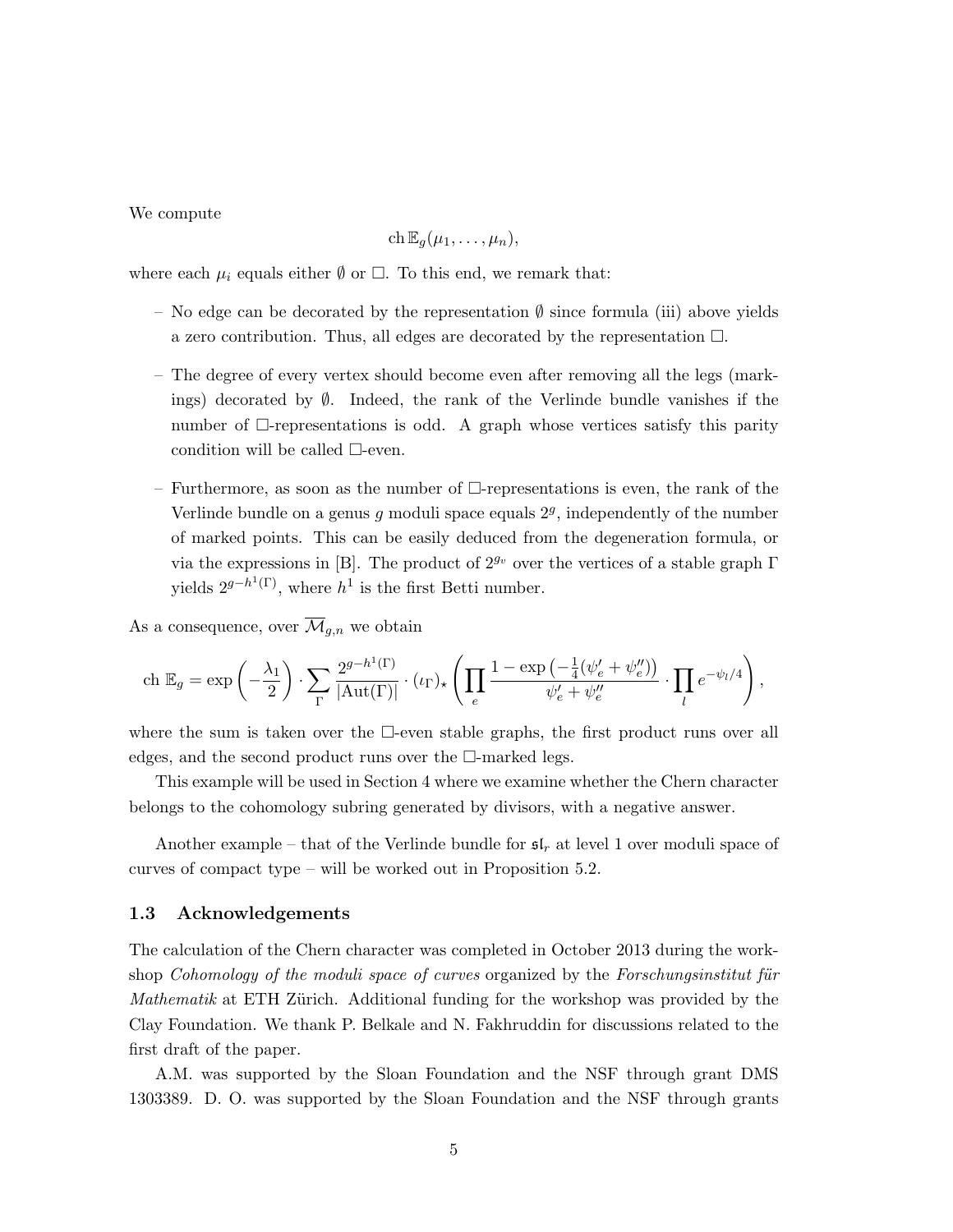DMS 1001486 and DMS 1150675. R.P. was supported by the Swiss National Science Foundation and the European Research Council through grants SNF-200021-143274 and ERC-2012-AdG-320368-MCSK. A.P. was supported by the Clay Foundation. D. Z. was supported by the grant ANR-09-JCJC-0104-01.

# 2 Semisimple CohFTs

#### 2.1 Definitions

We succinctly recall terminology related to cohomological field theories. Fix a finite dimensional complex vector space V, endowed with a non-degenerate pairing  $\eta$  and a distinguished element  $1 \in V$ . A CohFT is the data of cohomology classes

$$
\Omega = (\Omega_{g,n}), \quad \Omega_{g,n} \in H^{\star}(\overline{\mathcal{M}}_{g,n}) \otimes (V^{\star})^{\otimes n}
$$

for  $2g - 2 + n > 0$ , subject to the requirements:

- (i) each  $\Omega_{g,n}$  is invariant under the action of the symmetric group  $S_n$ ;
- (ii)  $\Omega$  is compatible with the gluing maps. Explicitly, for the gluing map

$$
gl:\overline{\mathcal{M}}_{g-1,n+2}\to\overline{\mathcal{M}}_{g,n},
$$

the pullback  $gl^{\star}\Omega_{g,n}$  equals the contraction of  $\Omega_{g-1,n+2}$  with  $\eta^{-1}$  at the two extramarkings. The same requirement is enforced for the second gluing map

$$
gl: \overline{\mathcal{M}}_{g_1, n_1+1} \times \overline{\mathcal{M}}_{g_2, n_2+1} \to \overline{\mathcal{M}}_{g,n}.
$$

The tensor  $\eta^{-1} \in V \otimes V$  above is given in a fixed basis  $\{e_{\mu}\}\$  of V by the expression

$$
\eta^{-1}=\sum_{\mu,\nu}\eta^{\mu\nu}e_\mu\otimes e_\nu
$$

where  $(\eta^{\mu\nu})$  is the inverse of the matrix  $\eta_{\mu\nu} = \eta(e_{\mu}, e_{\nu})$ . Consequently, the first gluing rule rewrites as

$$
gl^{\star}\Omega_{g,n}(v_1\otimes\ldots\otimes v_n)=\sum_{\mu,\nu}\eta^{\mu\nu}\cdot\Omega_{g-1,n+2}(v_1\otimes\ldots\otimes v_n\otimes e_{\mu}\otimes e_{\nu}).
$$

The second gluing formula takes a similar shape.

(iii) for all  $v_1, \ldots, v_n \in V$ , we have

$$
\Omega_{g,n+1}(v_1\otimes\ldots\otimes v_n\otimes 1)=p^{\star}\Omega_{g,n}(v_1\otimes\ldots\otimes v_n),
$$

where  $p : \overline{\mathcal{M}}_{g,n+1} \to \overline{\mathcal{M}}_{g,n}$  is the forgetful map, and

$$
\Omega_{0,3}(v_1\otimes v_2\otimes 1)=\eta(v_1,v_2).
$$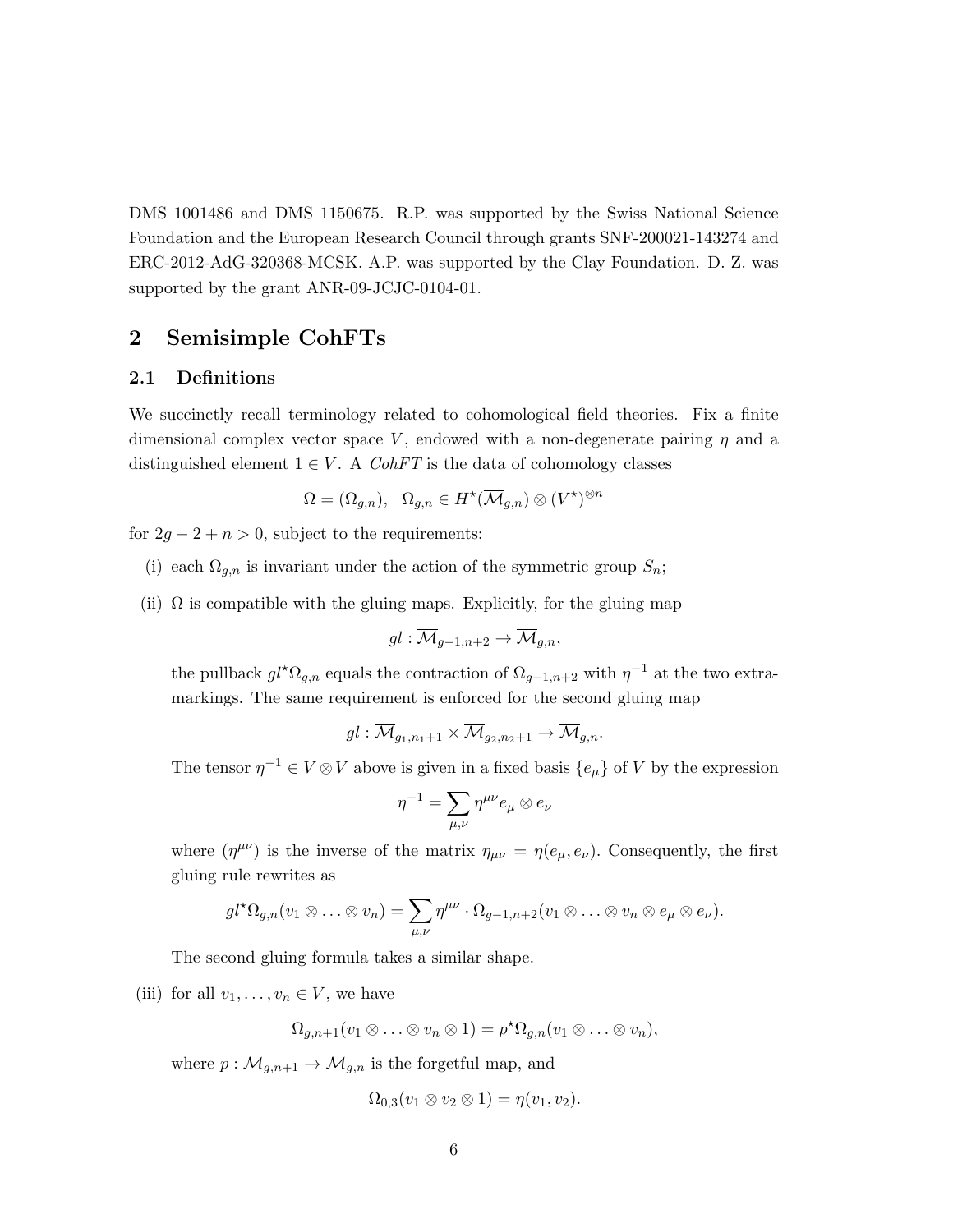When  $\Omega_{g,n}$  are cohomology classes of degree 0, the definition above recovers the axioms of topological quantum field theory (TQFT).

Each CohFT defines on V the structure of an associative algebra with unit via the quantum product

$$
\eta(v_1 \bullet v_2, v_3) = \Omega_{0,3}(v_1 \otimes v_2 \otimes v_3).
$$

Associativity follows from applying (ii) to two gluing maps  $\overline{\mathcal{M}}_{0,3} \times \overline{\mathcal{M}}_{0,3} \to \overline{\mathcal{M}}_{0,4}$ , while (iii) implies the existence of unit. We are concerned with theories for which the algebra V is semisimple.

Such theories are classified in [Tel]. Specifically,  $\Omega$  is obtained from the algebra V via the action of an R-matrix

$$
R \in \mathbf{1} + z \cdot \text{End} V[[z]],
$$

satisfying the symplectic condition

$$
R(z)R^{\star}(-z) = 1.
$$

Here  $R^*$  denotes the adjoint with respect to  $\eta$  and 1 is the identity matrix. This condition is called *symplectic* because it is equivalent to requiring that the multiplication by  $R(z)$ preserve a natural symplectic form in  $V[[z]][z^{-1}]$  (see [Gi]). It can also be written as

$$
R(z)\eta^{-1}R(z)^{\top} = \eta^{-1},
$$

where  $\top$  indicates transpose, and thus  $R(z)\eta^{-1}R(z)$ <sup> $\top$ </sup> is the action of  $R(z) \otimes R(z)$  on the bivector  $\eta^{-1} \in V \otimes V$ .

The explicit reconstruction of the semisimple CohFT from the R-matrix action will be explained below, following [PPZ].

#### 2.2 Actions on CohFTs

We begin by describing two basic actions on cohomological field theories.

Assume that  $\Omega = (\Omega_{g,n})$  is a CohFT with underlying vector space  $(V,1,\eta)$ . Fix a symplectic matrix  $R \in \mathbf{1} + z \cdot \text{End } (V)[[z]]$  as above. A new CohFT on the space  $(V, 1, \eta)$ is obtained via the cohomology elements

$$
R\Omega = (R\Omega)_{g,n},
$$

defined as sums over stable graphs  $\Gamma$  of genus g with n legs, with contributions coming from vertices, edges and legs. Specifically,

$$
(R\Omega)_{g,n} = \sum_{\Gamma} \frac{1}{|\text{Aut }(\Gamma)|} (\iota_{\Gamma})_{\star} \left( \prod_{l} \text{Cont}(l) \prod_{v} \text{Cont}(v) \prod_{e} \text{Cont}(e) \right) \tag{1}
$$

where: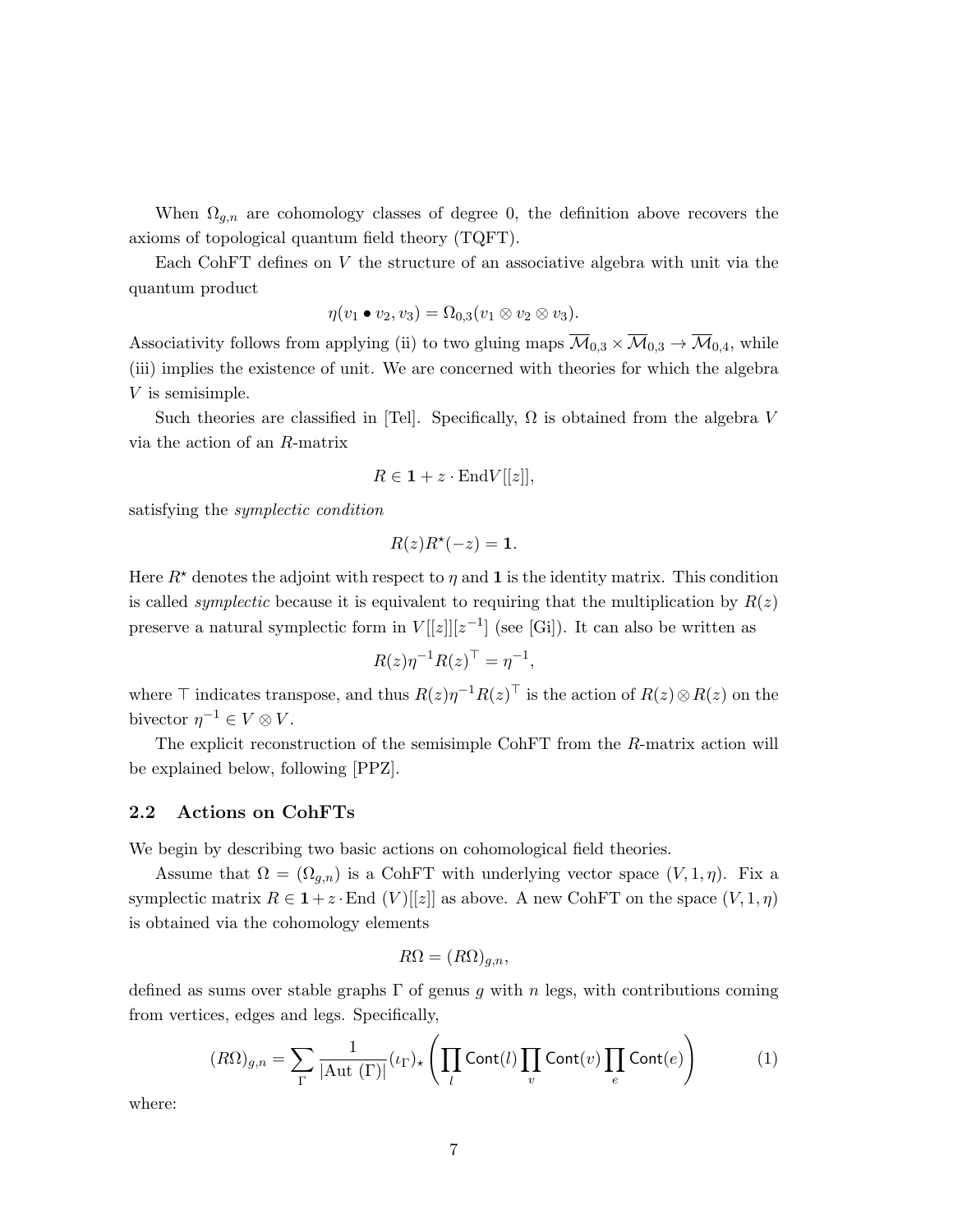(i) the vertex contribution is

$$
Cont(v) = \Omega_{g(v),n(v)},
$$

with  $g(v)$  and  $n(v)$  denoting the genus and number of half-edges and legs of the vertex;

(ii) the leg contribution is the  $End(V)$ -valued cohomology class

$$
Cont(l) = R(\psi_l)
$$

where  $\psi_l$  is the cotangent class at the marking corresponding to the leg;

(iii) the edge contribution is

$$
\mathrm{Cont}(e) = \frac{\eta^{-1} - R(\psi_e')\eta^{-1}R(\psi_e'')^\top}{\psi_e' + \psi_e''}.
$$

Here  $\psi'_e$  and  $\psi''_e$  are the cotangent classes at the node which represents the edge  $e$ . The symplectic condition guarantees that the edge contribution is well-defined.

For the benefit of the reader, we clarify the meaning of the expression

$$
\mathsf{Cont}(e) \in V^{\otimes 2} \otimes H^{\star}(\overline{\mathcal{M}}_{g',n'}) \otimes H^{\star}(\overline{\mathcal{M}}_{g'',n''}),
$$

where  $(g', n')$  and  $(g'', n'')$  are the labels of the vertices adjacent to e. To this end, we describe the edge contribution in coordinates, after fixing a basis  $\{e_{\mu}\}\$  of V. The components of the R-matrix in this basis are  $R^{\nu}_{\mu}(z)$ , in other words,

$$
R(z)(e_{\mu}) = \sum_{\nu} R_{\mu}^{\nu}(z) \cdot e_{\nu}.
$$

Then the components of  $Cont(e)$  are given by

$$
\mathrm{Cont}(e)^{\mu\nu}=\frac{\eta^{\mu\nu}-\sum_{\rho,\sigma}R^\mu_\rho(\psi_e')\cdot \eta^{\rho\sigma}\cdot R^\nu_\sigma(\psi_e'')}{\psi_e'+\psi_e''}\in H^\star(\overline{\mathcal{M}}_{g',n'})\otimes H^\star(\overline{\mathcal{M}}_{g'',n''}).
$$

The fraction

$$
\frac{\eta^{\mu\nu} - \sum_{\rho,\sigma} R^{\mu}_{\rho}(z) \cdot \eta^{\rho\sigma} \cdot R^{\nu}_{\sigma}(w)}{z + w}
$$

is a power series in z and w, since the numerator vanishes as  $z = -w$ . This is a consequence of the symplectic condition which in coordinates is seen to take the form

$$
\sum_{\rho,\sigma} R^\mu_\rho(z) \cdot \eta^{\rho\sigma} \cdot R^\nu_\sigma(w) = \eta^{\mu\nu}.
$$

The substitution  $z = \psi'_e$  and  $w = \psi''_e$  is therefore unambiguously defined.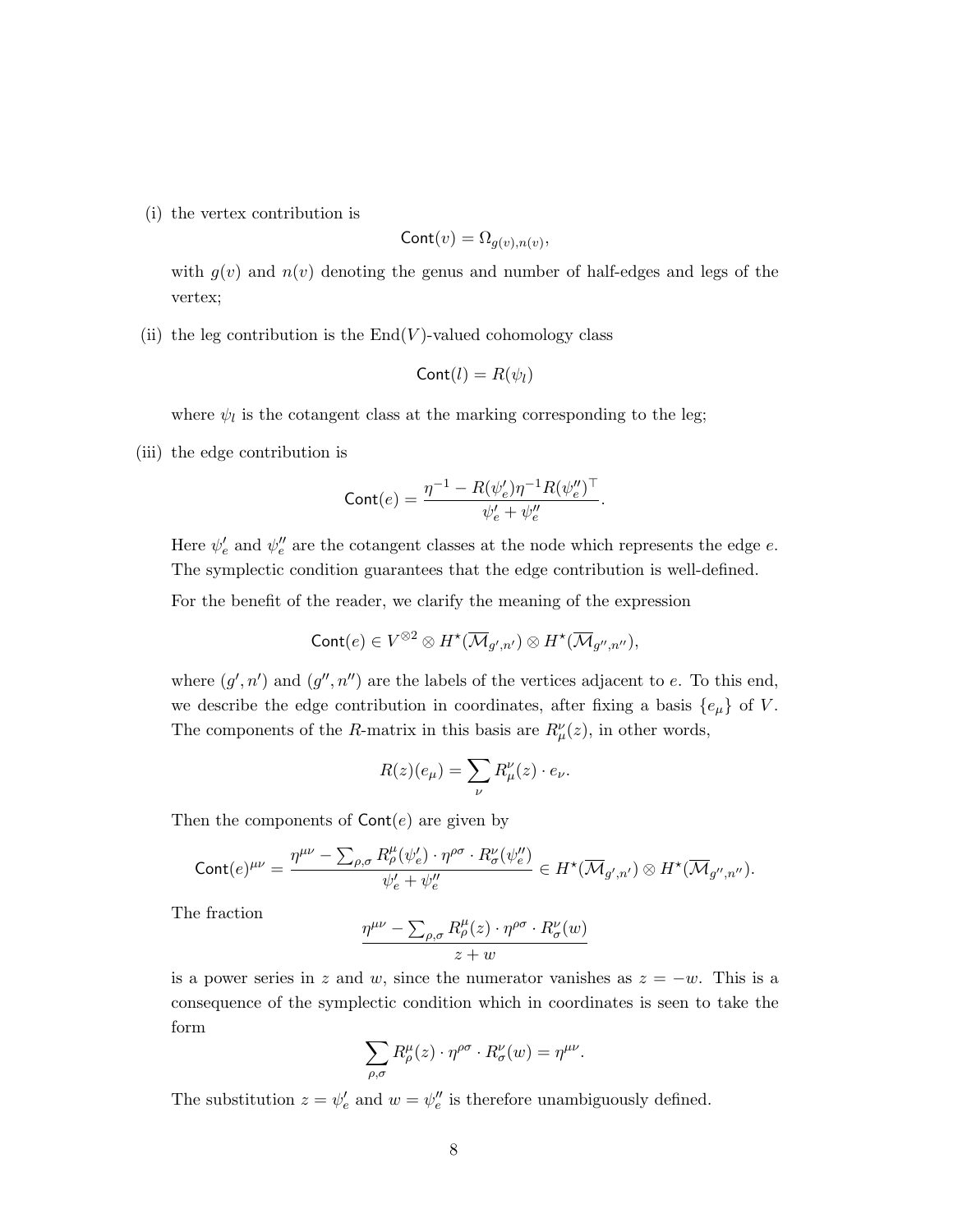Remark 2.1 To simplify our formulas, we have changed Givental's and Teleman's conventions by replacing R with  $R^{-1}$ . In particular, equation (1) above determines a right group action on CohFTs, rather than a left group action as in Givental's and Teleman's papers. This will play no role here.

A second action on CohFTs is given by translations. As before, let  $(\Omega, V, 1, \eta)$  be a CohFT, and consider a power series  $T \in V[[z]]$  with no terms of degrees 0 and 1:

$$
T(z) = T_2 z^2 + T_3 z^3 + \dots, T_k \in V.
$$

A new CohFT based on  $(V, 1, \eta)$ , denoted T $\Omega$ , is defined by setting

$$
(T\Omega)_{g,n}(v_1\otimes\ldots\otimes v_n)=\sum_{m=0}^{\infty}\frac{1}{m!}(p_m)_{\star}\Omega_{g,n+m}(v_1\otimes\ldots\otimes v_n\otimes T(\psi_{n+1})\otimes\ldots\otimes T(\psi_{n+m}))\tag{2}
$$

where

$$
p_m: \overline{\mathcal{M}}_{g,n+m} \to \overline{\mathcal{M}}_{g,n}
$$

is the forgetful morphism. Expression (2) should be understood as formal expansion, by distributing the powers of  $\psi$ -classes as follows:

$$
\Omega_{g,n+m}(\cdots \otimes T(\psi_{\bullet}) \otimes \cdots) = \sum_{k=2}^{\infty} \psi_{\bullet}^{k} \cdot \Omega_{g,n+m}(\cdots \otimes T_{k} \otimes \cdots).
$$

#### 2.3 Reconstruction

With the above terminology understood, we can state the Givental-Teleman classification theorem.

**Theorem 2** ([Tel]) Let  $\Omega$  be a semisimple CohFT on  $(V, 1, \eta)$ . Then there exists a symplectic matrix

$$
R \in \mathbf{1} + z \cdot \text{End}(V)[[z]]
$$

such that

$$
\Omega = RT\omega,
$$

where  $\omega$  is the degree 0 topological part of  $\Omega$  and the power series T is obtained by evaluating  $R(z)$  at  $1 \in V$ , removing the free term, and multiplying by z:

$$
T(z) = z(1 - R(z) \cdot 1) \in V[[z]].
$$

In view of this result, we prove: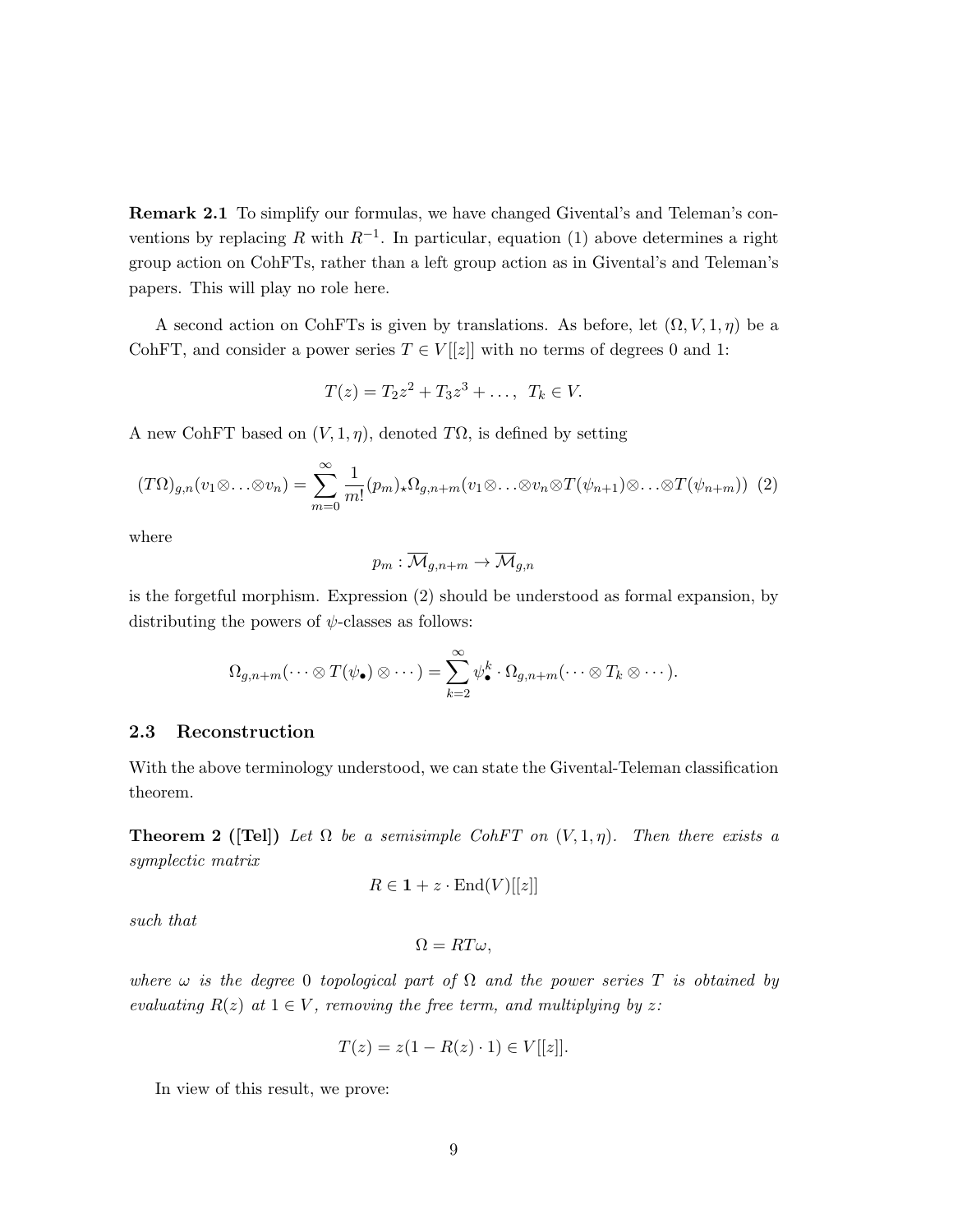**Lemma 2.2** The R-matrix of a semisimple CohFT  $\Omega$  is uniquely determined by the restrictions of the elements  $\Omega_{g,n}$  to  $\mathcal{M}_{g,n}$ .

Proof. We establish the lemma using the reconstruction statement

$$
\Omega = RT\omega,
$$

and working in an idempotent basis for V, afforded by semisimplicity. Explicitly, let  $v_{\alpha}$ be so that

$$
v_{\alpha} \bullet v_{\beta} = \delta_{\alpha,\beta} v_{\alpha}.
$$

Denote by  $c_{\alpha} = \eta(v_{\alpha}, v_{\alpha})$  the scalar square of  $v_{\alpha}$ . Note that  $c_{\alpha} \neq 0$ . The TQFT axioms imply

$$
\omega_{g,n}(v_{\alpha},v_{\beta},\ldots,v_{\beta})=c_{\beta}^{1-g}\,\delta_{\alpha,\beta}.
$$

This is seen by applying the degeneration rule (ii) in the definition of a CohFT to any of the gluing maps  $(\overline{\mathcal{M}}_{0,3})^{2g-2+n} \to \overline{\mathcal{M}}_{g,n}$ . We expand

$$
R(z)(v_{\alpha}) = \sum_{\beta,k} (R_k)_{\alpha}^{\beta} \cdot v_{\beta} \cdot z^k.
$$

Clearly, it suffices to explain the uniqueness of  $(R_k)_{\alpha}^{\beta}$ . Consider the cohomology class

$$
\Omega_{g,n}(v_{\alpha},v_{\beta},\ldots,v_{\beta})\in H^*(\mathcal{M}_{g,n})
$$

over the open part of the moduli space. If  $g > 3k$  the coefficient of  $\psi_1^k$  in this cohomology class is well-defined, because the tautological ring  $R^{\star}(\mathcal{M}_{g,n})$  is generated by the classes

$$
\kappa_1,\ldots,\kappa_{[g/3]},\psi_1,\ldots,\psi_n
$$

with no relations up to degree  $g/3$ . The freeness up to degree  $g/3$  is a consequence of the stability results of [Bo, L], see also [BiFo]. The exact expression for the Givental group action

$$
\Omega = RT\omega
$$

given in (1) and (2) is used to find the coefficient of  $\psi_1^k$  in the restriction of  $\Omega$  to  $\mathcal{M}_{g,n}$ . We claim this coefficient equals  $c_{\beta}^{1-g}$  $\int_{\beta}^{1-g} \cdot (R_k)_{\alpha}^{\beta}$ . This follows from the following observations:

– in expression (1), the only graph  $\Gamma$  contributing to the restriction of

$$
\Omega = RT\omega
$$

to  $\mathcal{M}_{q,n}$  is the single vertex graph;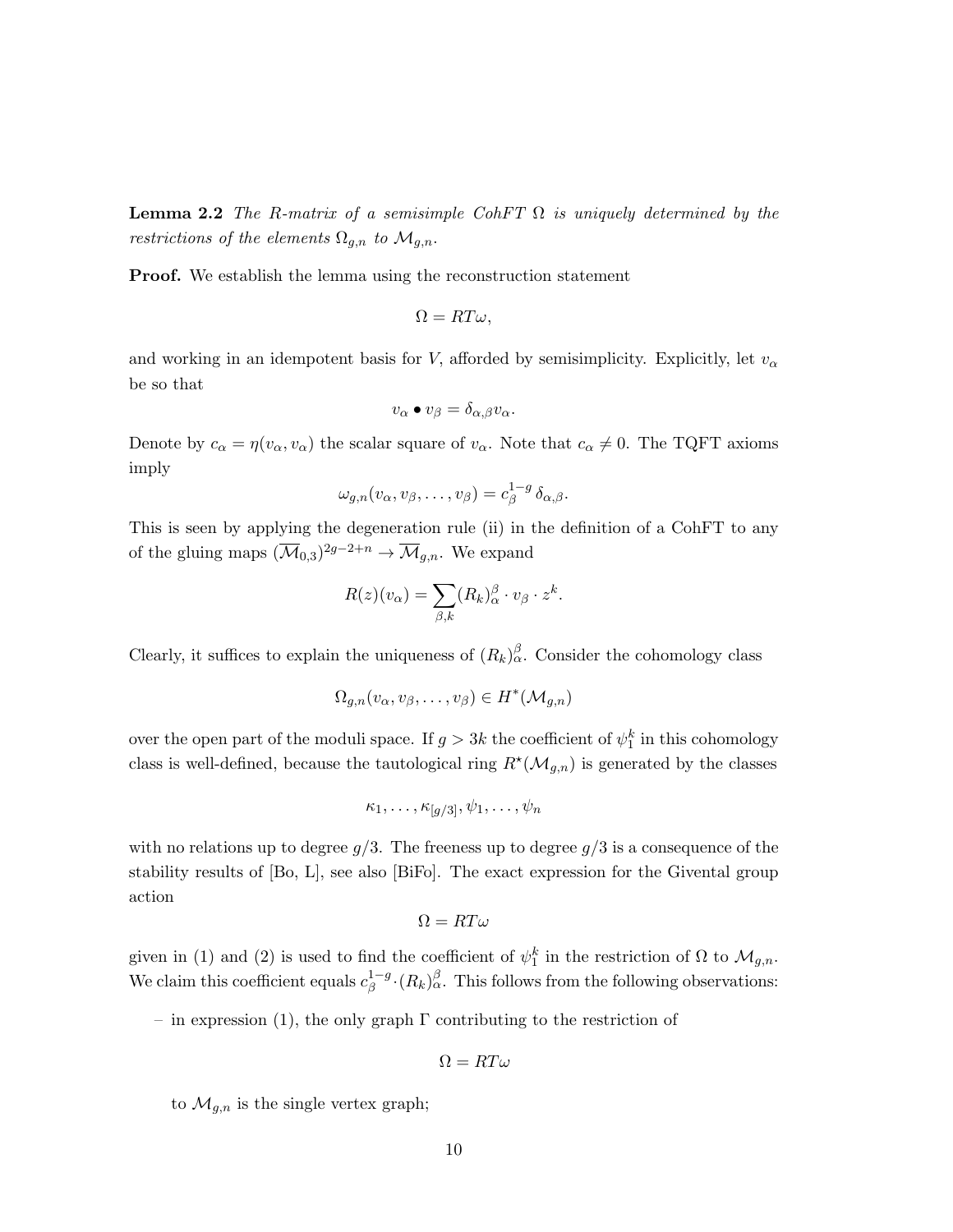– in the translation action (2), the terms  $m \geq 1$  contribute pushforwards of monomials in the  $\psi$ -classes

$$
(p_m)_*(\psi_{n+1}^{\ell_1}\cdots\psi_{n+m}^{\ell_m}).
$$

These can be expressed as polynomials in the *κ*-classes and thus do not involve  $\psi_1^k$ , see [AC] for explicit formulas;

– finally, for the terms corresponding to the single vertex graph and  $m = 0$ , we extract the coefficient of  $\psi_1^k$  with the aid of the identity

$$
\omega_{g,n}(v_{\alpha},v_{\beta},\ldots,v_{\beta})=c_{\beta}^{1-g}\,\delta_{\alpha,\beta}.
$$

As a consequence, every  $(R_k)_{\alpha}^{\beta}$  is uniquely determined by the restriction of the classes  $\Omega_{g,n}$  to  $\mathcal{M}_{g,n}$  for g large enough, as claimed.  $\diamondsuit$ 

# 3 Proof of the Theorem

#### 3.1 The CohFT obtained from conformal blocks

The total Chern character of the bundle of conformal blocks defines a CohFT. Explicitly:

(a) the vector space V has as basis the irreducible representations of  $\mathfrak g$  at level  $\ell$ . The distinguished element 1 corresponds to the trivial representation. The pairing  $\eta$  is given by

$$
\eta(\mu,\nu)=\delta_{\mu,\nu^\star}
$$

where  $\nu^*$  denotes the dual representation.

(b) The cohomology elements defining the theory are

$$
\Omega_{g,n}(\mu_1,\ldots,\mu_n)=\mathrm{ch}_t\left(\mathbb{E}_g(\mu_1,\ldots,\mu_n)\right)\in H^{\star}(\overline{\mathcal{M}}_{g,n}).
$$

Here, for a vector bundle E with Chern roots  $r_1, \ldots, r_k$  we write

$$
ch_t(\mathbb{E}) = \sum_{j=1}^k \exp(t \cdot r_j).
$$

The parameter  $t$  can be treated either as a formal variable, in which case we work over the ring  $\mathbb{C}[[t]]$  instead of  $\mathbb{C}$ , or as a complex number, so that all the statements are true for any  $t \in \mathbb{C}$ .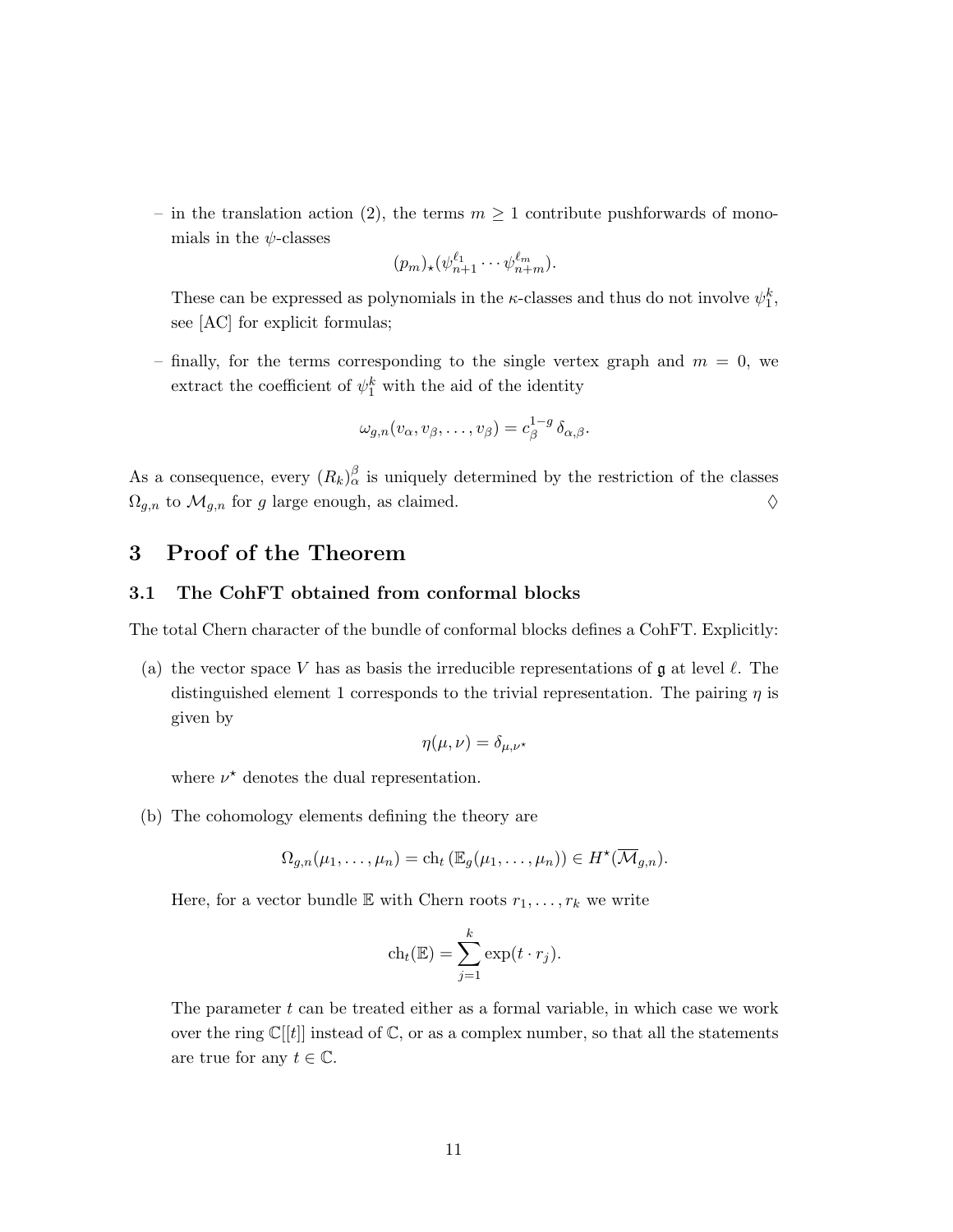Axiom (i) in the definition of CohFT is obvious. Axiom (ii) follows from the fusion rules of [TUY]. For instance, for the irreducible boundary divisor we have

$$
gl^{\star} \mathbb{E}_{g}(\mu_1,\ldots,\mu_n) = \bigoplus_{\nu \in P_{\ell}} \mathbb{E}_{g-1}(\mu_1,\ldots,\mu_n,\nu,\nu^{\star})
$$

and taking Chern characters we find

$$
\Omega_{g,n}(\mu_1 \otimes \ldots \otimes \mu_n) = \sum_{\nu \in P_\ell} \Omega_{g-1,n+2}(\mu_1 \otimes \ldots \otimes \mu_n \otimes \nu \otimes \nu^*),
$$

as required by (ii). The existence of a unit as required by axiom (iii) is propagation of *vacua*, and is proved in the form needed here in [Fa], Proposition 2.4(i). Indeed, under the marking-forgetting map

$$
p:\overline{\mathcal{M}}_{g,n+1}\to\overline{\mathcal{M}}_{g,n}\,,
$$

we have

$$
p^{\star} \mathbb{E}_g(\mu_1,\ldots,\mu_n) = \mathbb{E}_g(\mu_1,\ldots,\mu_n,1).
$$

Finally, the requirement that

$$
\Omega_{0,3}(\mu\otimes\nu\otimes 1)=\delta_{\mu,\nu^*}
$$

is Corollary 4.4 of [B].

The CohFT  $\Omega$  thus constructed is semisimple. Indeed, taking the degree 0 part of  $\Omega$ (or, equivalently, setting  $t = 0$ , since the powers of t track the cohomological degree) we get the TQFT

$$
\omega_{g,n} = \Omega_{g,n}|_{t=0}
$$

given by

$$
\omega_{g,n} \in (V^{\star})^n, \ \omega_{g,n}(\mu_1,\ldots,\mu_n) = \text{rk } \mathbb{E}_g(\mu_1,\ldots,\mu_n) = d_g(\mu_1,\ldots,\mu_n).
$$

The associated Frobenius algebra is the Verlinde fusion algebra, and is known to be semisimple. An account can be found in Proposition 6.1 of [B].

#### 3.2 The R-matrix of the CohFT of conformal blocks

Teleman's classification [Tel] ensures that  $\Omega$  is obtained from the Verlinde fusion algebra  $\omega$  by Givental's group action of an R-matrix  $R \in \text{End } V[[z]]$ . The R-matrix of the theory will be found below, and shown to be diagonal in the natural basis of V consisting of irreducible representations at level  $\ell$ .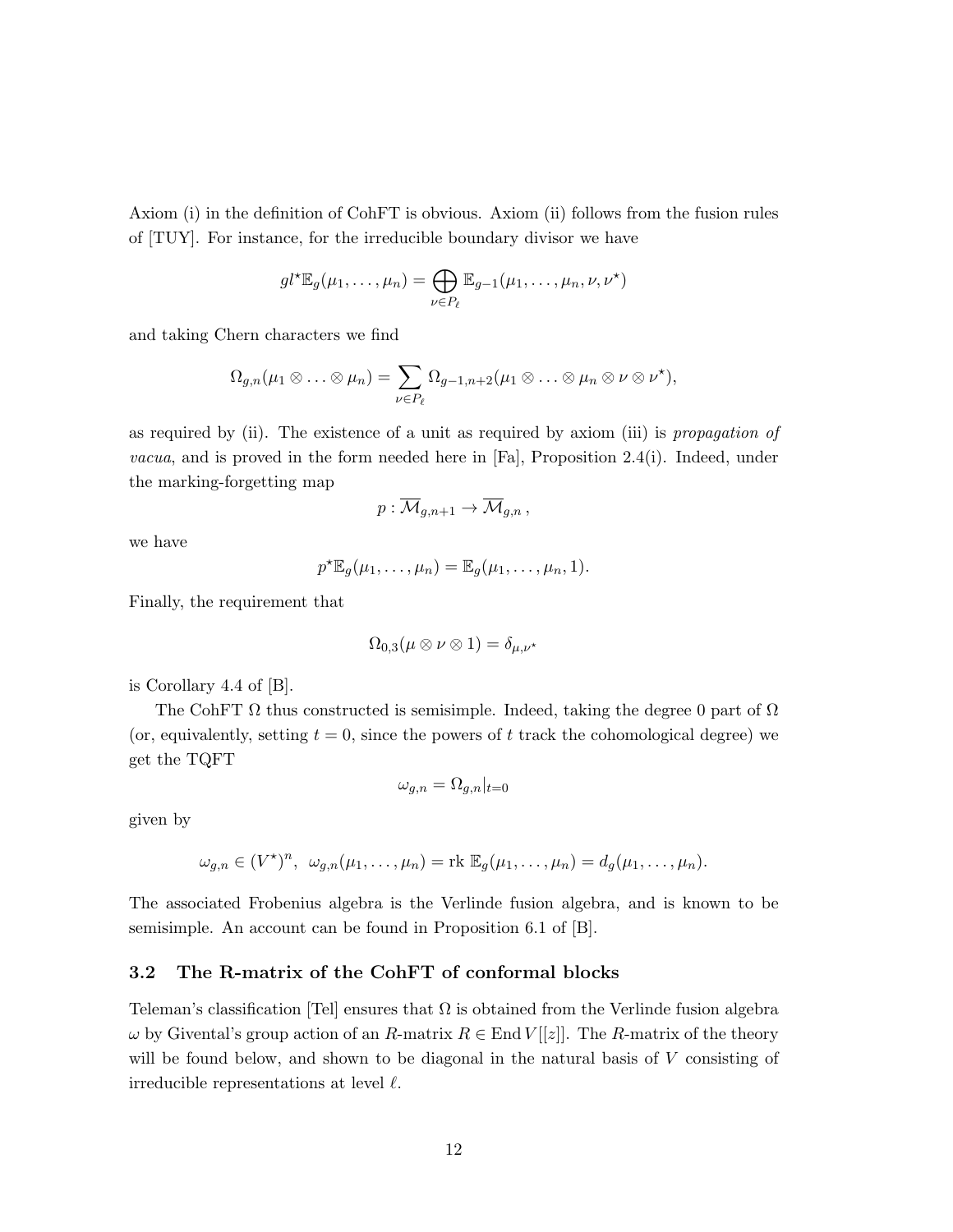It will be more convenient to consider a slightly modified CohFT  $\Omega'$ , given by

$$
\Omega'_{g,n} = \Omega_{g,n} \exp\left(t \cdot \frac{c(\mathfrak{g}, \ell)}{2} \cdot \lambda_1\right).
$$

The fact that  $\Omega'$  still satisfies the requisite axioms follows from the fact that the Hodge bundle splits compatibly over the boundary divisors in  $\mathcal{M}_{g,n}$ . Indeed, only axiom (ii) requires checking. For instance, compatibility of  $\Omega'$  with the gluing map

$$
gl:\overline{\mathcal{M}}_{g-1,n+2}\to\overline{\mathcal{M}}_{g,n}
$$

is tantamount to the matching of prefactors

$$
gl^* \exp\left(t \cdot \frac{c(\mathfrak{g}, \ell)}{2} \cdot \lambda_1\right) = \exp\left(t \cdot \frac{c(\mathfrak{g}, \ell)}{2} \cdot \lambda_1\right),
$$

which is in turn justified by the identity

$$
gl^{\star}\lambda_1=\lambda_1;
$$

see [AC] for instance. The case of the second gluing map is entirely similar.

We proceed to find the restrictions of the theory  $\Omega'$  to  $\mathcal{M}_{g,n}$ . The Verlinde bundle is projectively flat over  $\mathcal{M}_{g,n}$  by results of [TUY], [Ts]. Therefore over  $\mathcal{M}_{g,n}$  its Chern character is given by

$$
\operatorname{ch}_t(\mathbb{E}_g(\mu_1,\ldots,\mu_n)) = d_g(\mu_1,\ldots,\mu_n) \cdot \exp\left(t \cdot \frac{c_1(\mathbb{E}_g(\mu_1,\ldots,\mu_n))}{d_g(\mu_1,\ldots,\mu_n)}\right). \tag{3}
$$

(The Chern character is set to zero when the denominator  $d_g(\mu_1, \ldots, \mu_n)$  of the fraction above vanishes.) Formula (3) is standard and is explained for instance in Chapter II.3 of [K]. Now, over the open part of the moduli space  $\mathcal{M}_{g,n}$ , the slope of the Verlinde bundle was written in [MOP] as a consequence of [Ts]:

$$
\frac{c_1(\mathbb{E}_g(\mu_1,\ldots,\mu_n))}{d_g(\mu_1,\ldots,\mu_n)}=-\frac{c(\mathfrak{g},\ell)}{2}\cdot\lambda_1-\sum_{i=1}^n\mathsf{w}(\mu_i)\psi_i.
$$

The signs differ from [MOP], where the dual bundle of covacua was used. Therefore,

$$
\Omega'_{g,n}(\mu_1 \otimes \ldots \otimes \mu_n) = d_g(\mu_1, \ldots, \mu_n) \cdot \exp\left(-t \cdot \sum_{i=1}^n \mathsf{w}(\mu_i) \psi_i\right) \tag{4}
$$

over  $\mathcal{M}_{g,n}$ .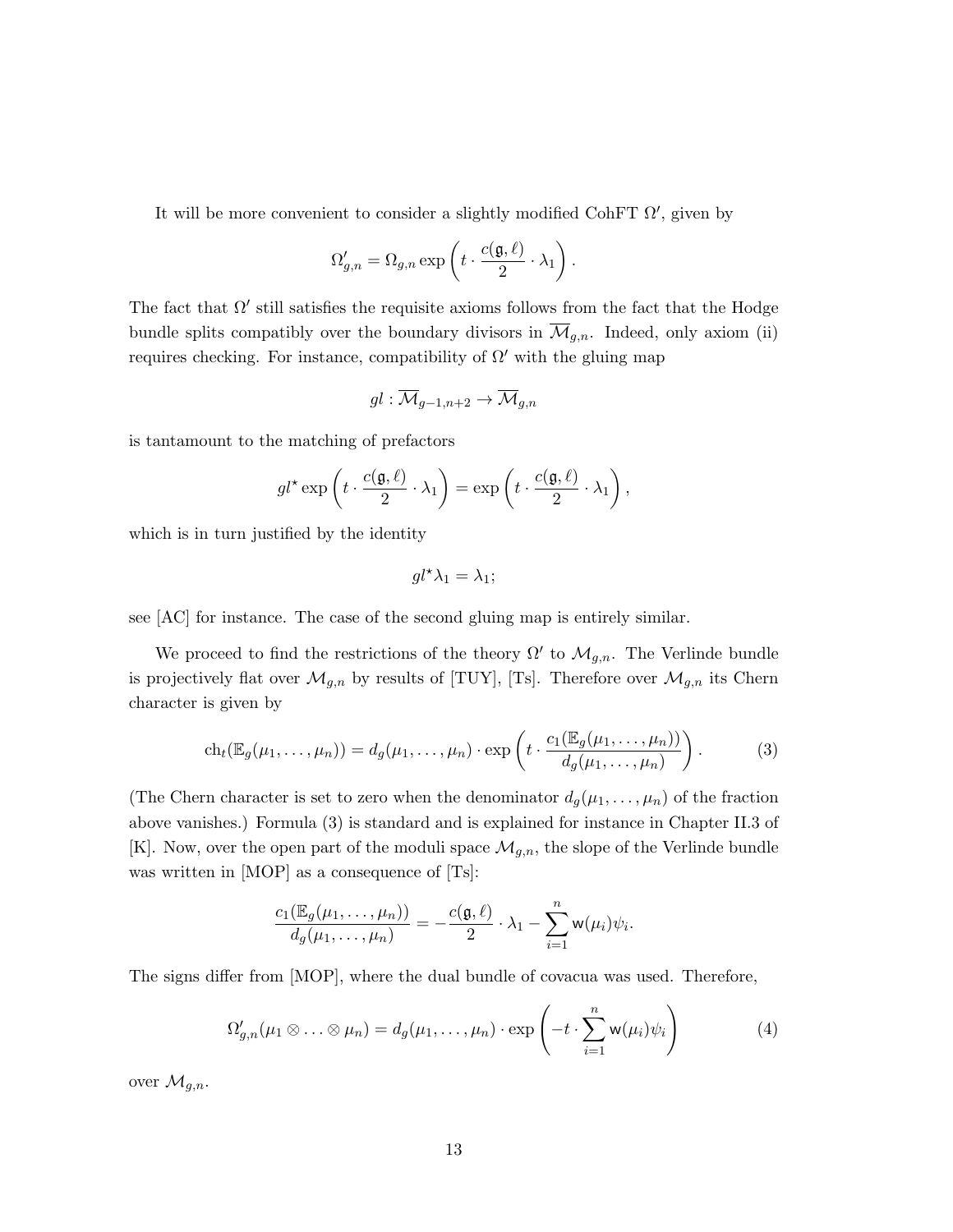We must have  $\Omega' = RT\omega$  for a symplectic matrix R and the translation T introduced previously. Let  $W \in \text{End } V[[z]]$  be the diagonal matrix in the basis of level  $\ell$ representations, whose diagonal elements are given by

$$
W(z)_{\mu}^{\mu} = \exp(-tz \cdot \mathbf{w}(\mu)).
$$

Since  $w(0) = 0$ , we see that  $W(z) \cdot 1 = 1$ . Hence, the associated  $T(z)$  vanishes,

$$
T(z) = z(1 - W(z) \cdot 1) = 0.
$$

By the above discussion, the identification of the two CohFT's

$$
\Omega'=W\omega
$$

holds over  $\mathcal{M}_{g,n}$  for all g and n. This is precisely the content of equation (4) for the left-hand side, and equation (1) for the right-hand side. By the unique reconstruction of the R-matrix from restrictions, proved in Lemma 2.2, we conclude that  $R = W$ . Hence the equality

$$
\Omega'=W\omega
$$

also holds over the compact moduli space  $\overline{\mathcal{M}}_{q,n}$ . Formula (1) applied to the matrix W and to the theory  $\omega$  yields the expression of the Theorem.

Remark 3.1 It is, of course, possible to find the R-matrix that takes the Verlinde fusion algebra directly to the CohFT  $\Omega$  rather than  $\Omega'$ . This R-matrix is given by

$$
R(z)_{\mu}^{\mu} = \exp\left(tz \cdot \left(-\mathsf{w}(\mu) + \frac{c(\mathfrak{g}, \ell)}{24}\right)\right).
$$

**Remark 3.2** The Verlinde slope formula over  $\mathcal{M}_{g,n}$ , written in [MOP], is used as input for our derivation. The full slope formula in [MOP], on the compactification  $\overline{\mathcal{M}}_{g,n}$ , is then recovered by the result proven here. This can be seen by explicitly accounting for all the one-edge stable graphs  $\Gamma$  that contribute to the equation of Theorem 1. The matching of the formula here with [MOP] provides a nontrivial check.

Remark 3.3 Since the projective flatness of the Hitchin connection is used as an input, our formula for the Chern character of the Verlinde bundle does not immediately yield nontrivial relations in the tautological ring  $RH^*(\mathcal{M}_{g,n})$  by imposing projective flatness.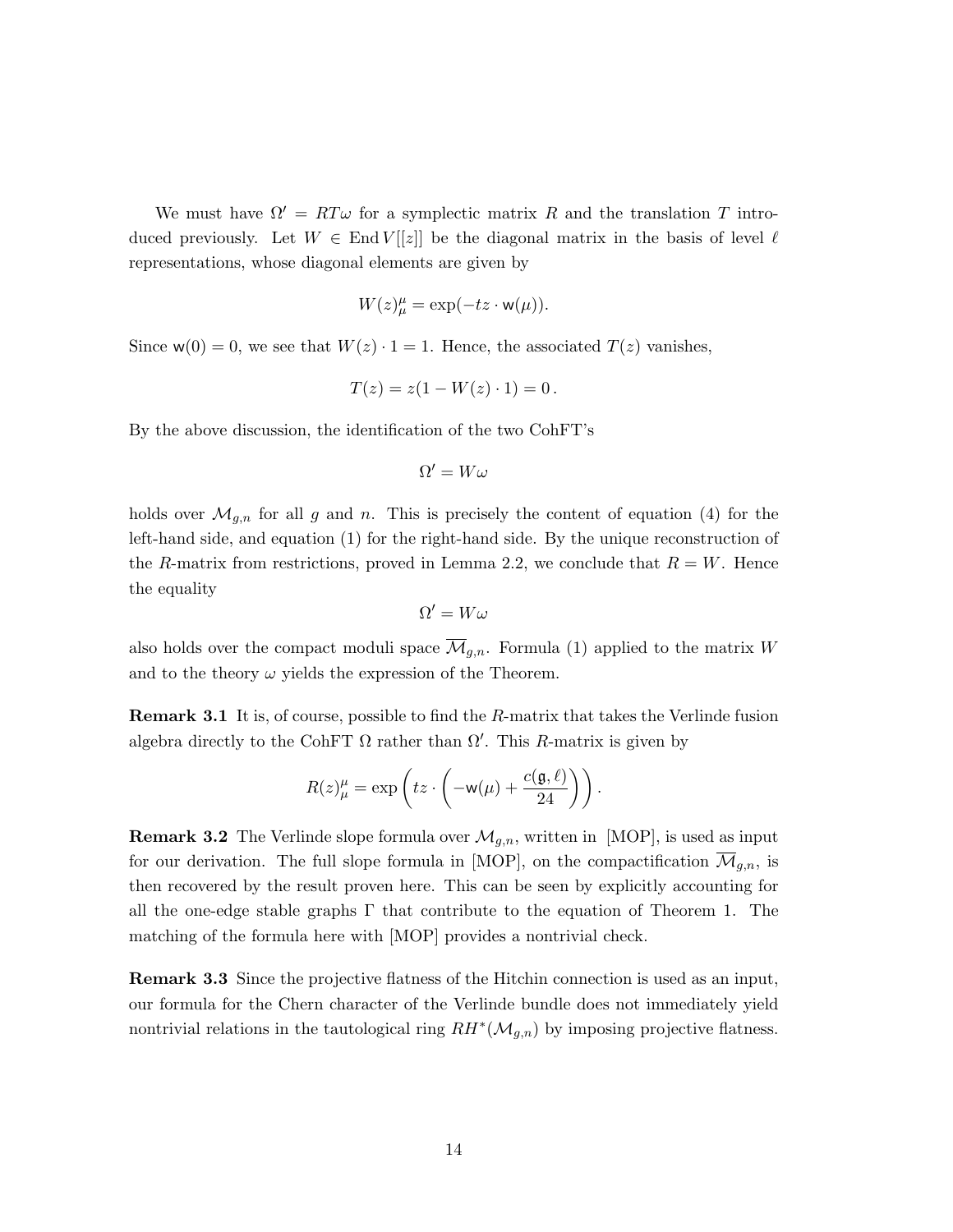### 4 The divisor subring

If a vector bundle  $V$  on a nonsingular algebraic variety  $X$  admits a flat connection with logarithmic singularities along divisors

$$
\bigcup_i D_i \subset X
$$

with simple normal crossings, then by a theorem of Esnault and Verdier [EV], the Chern character of V lies in the subring of  $H^*(X)$  generated by the divisors  $D_i$ . Fakhruddin [Fa] applies the result to express the Chern character of the Verlinde bundle in genus 0 in terms of the residues of the Hitchin connection. Furthermore, Fakhruddin claims the result of Esnault-Verdier implies that the Chern character of the Verlinde bundle lies in the subring of  $H^{\star}(\overline{\mathcal{M}}_{g,n},\mathbb{Q})$  generated by divisors for all g and n (see Question 7.3 of [Fa] and the preceding paragraph).

We will explain that as a consequence of Theorem 1 the Chern character of the Verlinde bundle does *not* lie in the subring of  $H^{\star}(\overline{\mathcal{M}}_{g,n})$  generated by divisors. There is no surprise here: since certain boundary divisors of  $\overline{\mathcal{M}}_{q,n}$  (for instance, the divisor  $\delta_0$  of stable curves with a non-separating node) have self-intersections, the conditions of the Esnault-Verdier theorem are not satisfied (and the implication in the paragraph before Question 7.3 in [Fa] is incorrect).

We prove first a positive result. Let  $\mathcal{M}_{g,n}^{\mathrm{rt}} \subset \overline{\mathcal{M}}_{g,n}$  be the moduli space of curves with rational tails, that is curves with a genus  $g$  irreducible component. We show:

**Proposition 4.1** The restriction of  $\text{ch}(\mathbb{E}_{g,n}(\mu_1,\ldots,\mu_n))$  to  $\mathcal{M}_{g,n}^{\text{rt}}$  lies in the subring of  $H^{\star}(\mathcal{M}_{g,n}^{\mathrm{rt}})$  generated by divisors.

**Proof.** The Chern character  $\text{ch}(\mathbb{E}_{g,n}(\mu_1,\ldots,\mu_n))$  over  $\mathcal{M}_{g,n}^{\text{rt}}$  is computed by restricting the summation in Theorem 1 from all stable graphs to stable trees possessing one vertex of genus g. Let  $\Gamma$  be such a tree, and consider the class

$$
(\iota_{\Gamma})_{\star} \left( \prod_{i=1}^{n} \psi_i^{d_i} \prod_e (-\psi'_e - \psi''_e)^{k_e} \right). \tag{5}
$$

This can be represented as the product

$$
\prod_{i=1}^{n} \psi_i^{d_i} \prod_e \delta_e^{k_e+1},\tag{6}
$$

where  $\delta_e$  is the boundary divisor in  $\mathcal{M}_{g,n}^{\text{rt}}$  corresponding to the 1-edge stable graph obtained from  $\Gamma$  by contracting all edges except for e. The key identity

$$
\delta_e^{k_e+1} = \iota_\star (-\psi'_e - \psi''_e)^{k_e}
$$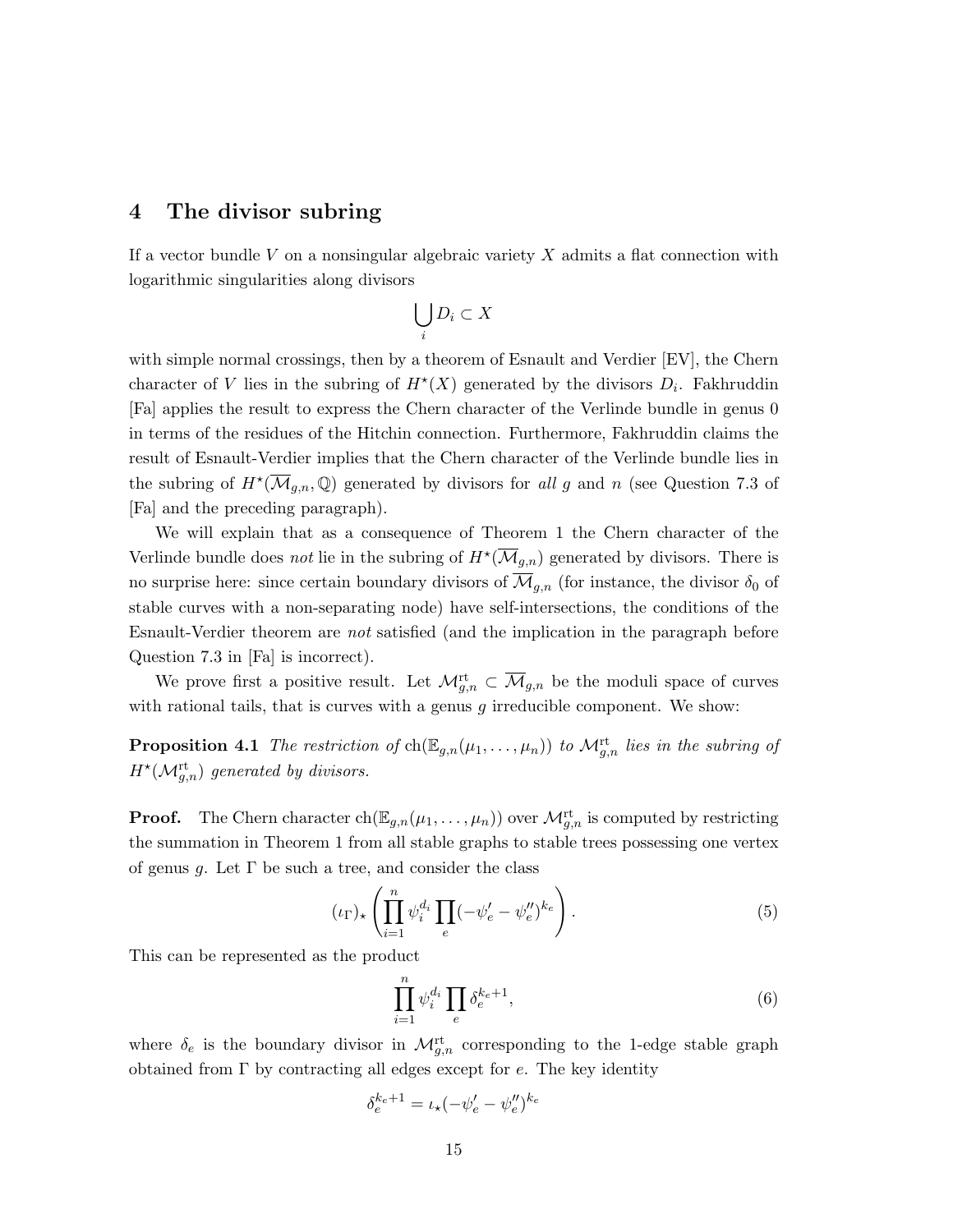holds over  $\mathcal{M}_{g,n}^{\text{rt}}$ . Indeed, this formula may fail when e carries an unmarked vertex of genus  $\leq$  g/2; in this case, there are corrections coming from strata contained in the selfintersection of  $\delta_e$ . Since we restrict to curves with rational tails, such unmarked vertices are not allowed: the boundary of  $\mathcal{M}_{g,n}^{\text{rt}}$  has simple normal crossings. Now it suffices to note that the Chern character is explicitly a polynomial in  $\lambda_1$  multiplied by a linear combination of terms of the form (5). Equation (6) shows that each term is a product of divisor classes.  $\Diamond$ 

**Proposition 4.2** The second Chern character of the Verlinde bundle of  $sI_2$  at level 1 in general does not lie in the subring of  $H^*(\overline{\mathcal{M}}_{g,n})$  generated by divisors.

**Proof.** The formula for the Chern character of  $\mathfrak{sl}_2$  at level 1 was worked out in Example 1.2. We will only use the case where all representations  $\mu_i$  are equal to  $\Box$ ; therefore we will assume that  $n$  is even.

In our expression for the Chern character, we will ignore the exponential factor containing  $\lambda_1$  since both this factor and its inverse lie in the subring generated by divisors.

Consider the stable graphs with exactly two vertices joined by exactly two edges. The vertices can be of any genus and support any number of legs. Such graphs will be called 2-loops. If a 2-loop has an even (respectively, odd) number of legs attached to both vertices we will call it even (respectively, odd). According to Example 1.2, the coefficient of odd 2-loops in the expression of  $ch_2(\mathbb{E}_{q,n}(\square, \dots, \square))$  vanishes, while the coefficient of even 2-loops equals  $1/16$ . We will show that this is incompatible with  $ch_2(\mathbb{E}_{q,n}(\square,\ldots,\square))$  being a linear combination of products of divisors.

The rules for multiplying cohomology classes represented by marked stable graphs are explained in [GP]. Following these rules, we obtain the product in what is called the *strata algebra*. It is well-known that the Picard group of  $\mathcal{M}_{g,n}$  is spanned by  $\kappa_1$ ,  $\psi_i$  and the boundary divisors. For  $g \geq 3$  these classes form its basis. Denote by  $\delta_0$  the boundary divisor of stable curves with a nonseparating node. Consider a product of two divisors and denote by a and b the coefficients of  $\delta_0$  in the basis described above. Then the coefficient of every 2-loop in their product is equal to ab. Indeed, contracting either edge of a 2-loop we always get  $\delta_0$ , thus the only way to get a 2-loop as a product of two elements of the basis is when both elements are equal to  $\delta_0$ . In particular, the coefficients of all 2-loops in any linear combination of products of divisors are equal to each other, which is not the case in our expression for  $\text{ch}_2(\mathbb{E}_{q,n}(\square, \dots, \square)).$ 

Before concluding a contradiction, we must consider whether two different expressions in the strata algebra can represent the same cohomology class. This is the case if and only if their difference is a tautological relation. Thus we are left with the question: is there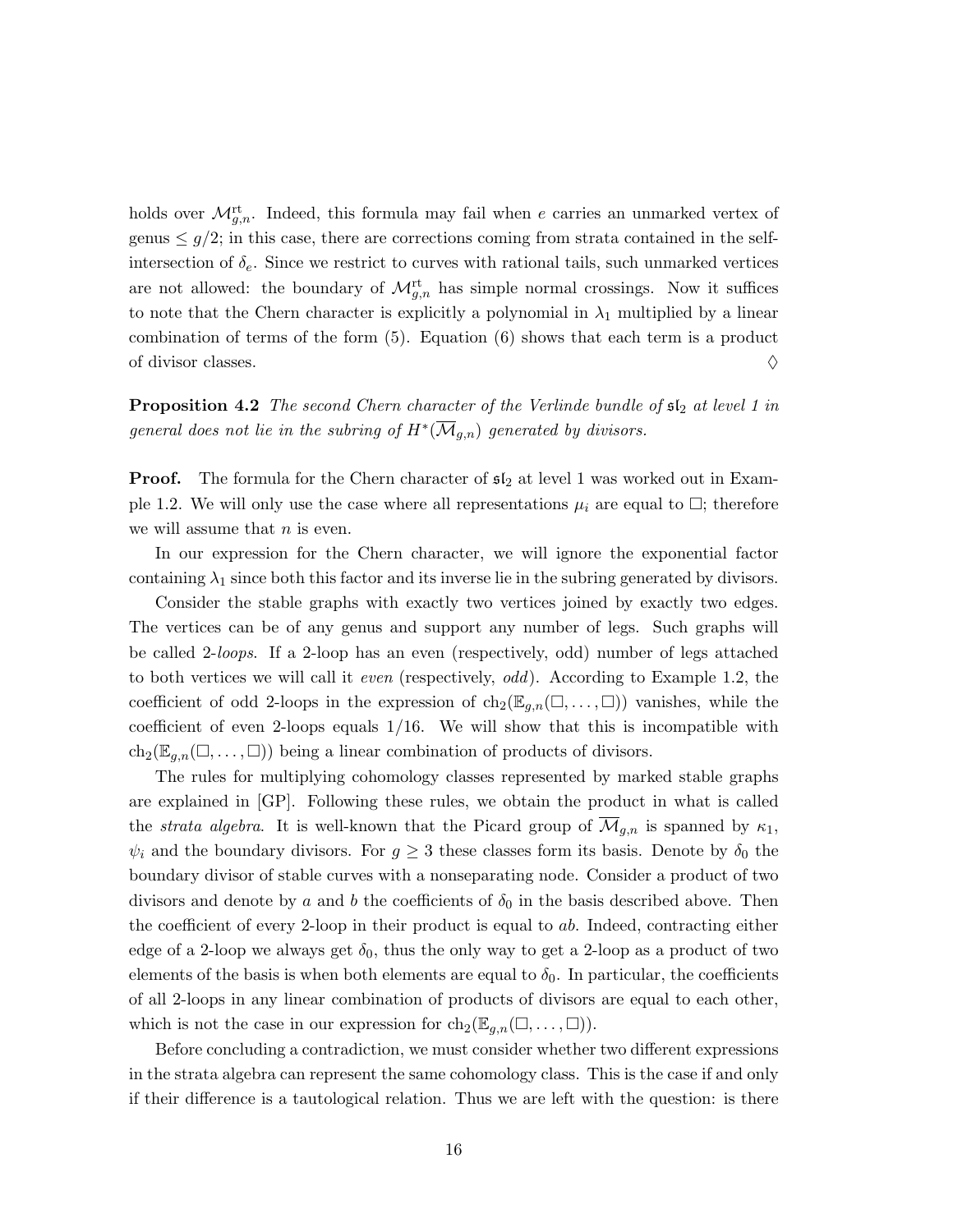a tautological relation in the degree 2 part of the strata algebra such that its coefficients have one value for the even 2-loops and another value for the odd 2-loops? A family of tautological relations that conjecturally spans all existing relations was described in [P] (see also [PPZ]). While the completeness of the relations is open in general, specific cases can be verified by computer calculations (if appropriate pairings are nondegenerate).

We have checked that the known relations indeed span all tautological relations in  $RH^4(\overline{\mathcal{M}}_{6,2})$ . The rank of  $RH^4(\overline{\mathcal{M}}_{6,2})$  is equal to 154: the known relations provide an upper bound of 154 for the rank, and the pairing with  $RH^{30}(\overline{\mathcal{M}}_{6,2})$  provides a lower bound of 154.

The known relations are given by explicit expressions of degree at least  $(g + 1)/3$ and by push-forwards of these expressions under gluing maps. Thus we have to consider three cases. First, the push-forwards under gluing maps

$$
\overline{\mathcal{M}}_{g_1, n_1+1} \times \overline{\mathcal{M}}_{g_2, n_2+1} \to \overline{\mathcal{M}}_{g, n}
$$

do not involve 2-loops at all. Second, the push-forwards under the gluing map

$$
\overline{\mathcal{M}}_{g-1,n+2}\to\overline{\mathcal{M}}_{g,n}
$$

have degree at least  $(g - 1 + 1)/3 + 1 > 2$  if  $g \ge 4$ . Thus they don't appear in degree 2. Finally, the expressions on  $\overline{\mathcal{M}}_{g,n}$  itself have degree at least  $(g+1)/3$ . Thus for  $g \geq 6$ and  $n = 2$  there are no relations at all in degree 2 which involve 2-loops.

To sum up: the coefficients of 2-loops are equal in any linear combination of products of divisors; they are different in our expression for the second Chern character; and the difference cannot be accounted for by tautological relations, at least in the case of  $\mathcal{M}_{6,2}$ . ♦

## 5 The Verlinde bundle for  $\mathfrak{sl}_r$  at level 1

We consider here the Verlinde bundle for  $\mathfrak{sl}_r$  at level 1. We show that its Chern character has a particularly nice expression over the moduli space  $\mathcal{M}_{g,n}^c$  of curves with compact Jacobians, that is curves with no non-separating nodes; see Proposition 5.2.

There are r level 1 representations denoted

$$
\omega_0,\ldots,\omega_{r-1},
$$

and indexed by Young diagrams with i boxes on a single column, for  $0 \leq i \leq r-1$ . Note that

$$
\omega_0^* = \omega_0, \ \omega_i^* = \omega_{r-i}, \text{ for } 1 \leq i \leq r-1.
$$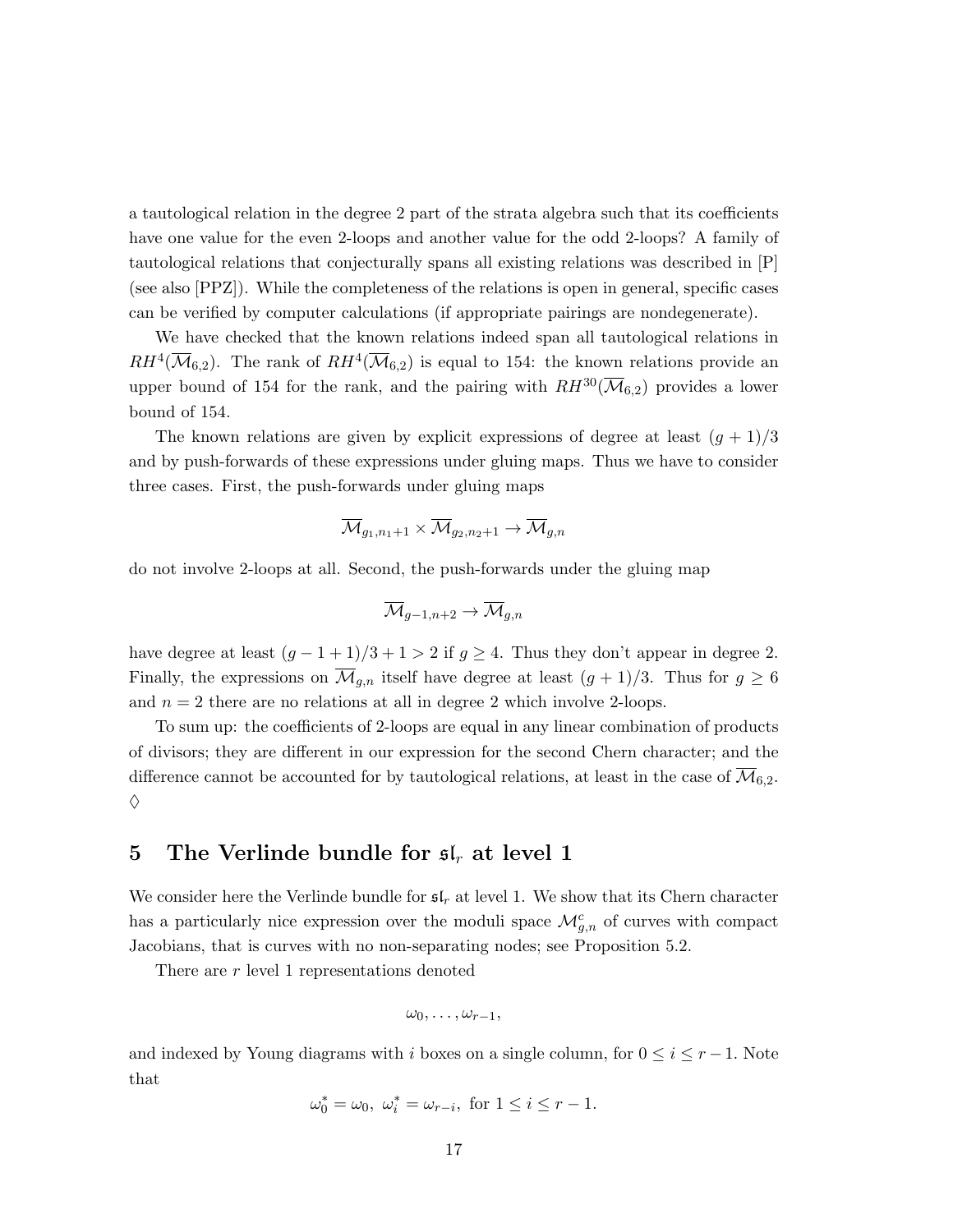Moreover, we have

$$
w_i := w(\omega_i) = \frac{i(r - i)}{2r}.
$$

The Verlinde bundle  $\mathbb{E}_g(\mu_1,\ldots,\mu_n) \to \mathcal{M}_{g,n}^c$  depends on the choice of n representations  $\mu_1, \ldots, \mu_n$  from the r level 1 representations

$$
\omega_0,\ldots,\omega_{r-1}.
$$

We will think of the representation  $\mu_i$  as an integer in the set  $\{0, 1, \ldots, r-1\}$  given by the number of boxes in the column of the corresponding Young diagram; the notation  $\mu_i$  will be used for both the representation and for the associated integer.

The following well-known result simplifies the formulas. The proof is via direct computation using Corollary 9.8 of [B].

**Lemma 5.1** For any representations  $\mu_1, \ldots, \mu_n$  at level 1, we have

$$
d_g(\mu_1,\ldots,\mu_n) = \begin{cases} r^g & \text{if } \sum \mu_i \equiv 0 \mod r, \\ 0 & \text{otherwise.} \end{cases}
$$

Assume that the total number of boxes  $\sum \mu_i$  in  $\mu_1, \ldots, \mu_n$  is divisible by r. From Theorem 1, we obtain that over  $\mathcal{M}_{g,n}^c$ 

$$
\operatorname{ch}(\mathbb{E}_g(\mu_1, \dots, \mu_n)) = r^g \exp\left(-\frac{r-1}{2}\lambda_1\right).
$$

$$
\sum_{\Gamma} \frac{1}{|\operatorname{Aut}(\Gamma)|} (\iota_{\Gamma})_{\star} \left(\prod_e \frac{1 - \exp(-\mathsf{w}_e(\psi_e' + \psi_e''))}{\psi_e' + \psi_e''} \cdot \prod_{i=1}^n e^{-\mathsf{w}_{\mu_i}\psi_i}\right)
$$

.

The sum is taken over all stable trees  $\Gamma$ , with the two products indexed by the edges and legs of the tree Γ. The weight  $w_e$  in the edge contribution is determined in a unique way by assigning a remainder modulo  $r$  to each half-edge in such a way that

- (i) the remainders on the two halves of an edge add up to 0 modulo  $r$ ;
- (ii) for each vertex  $v$ , the remainders on the half-edges and legs adjacent to  $v$  add up to 0 modulo r.

Uniqueness can be seen by assigning remainders inductively, starting with a terminal vertex of the tree. Since  $w_i = w_{r-i}$ , the weight of an edge can be calculated from the remainder of either of its half-edges, by condition (i) above.

We show that the expression for the Chern character can be further simplified: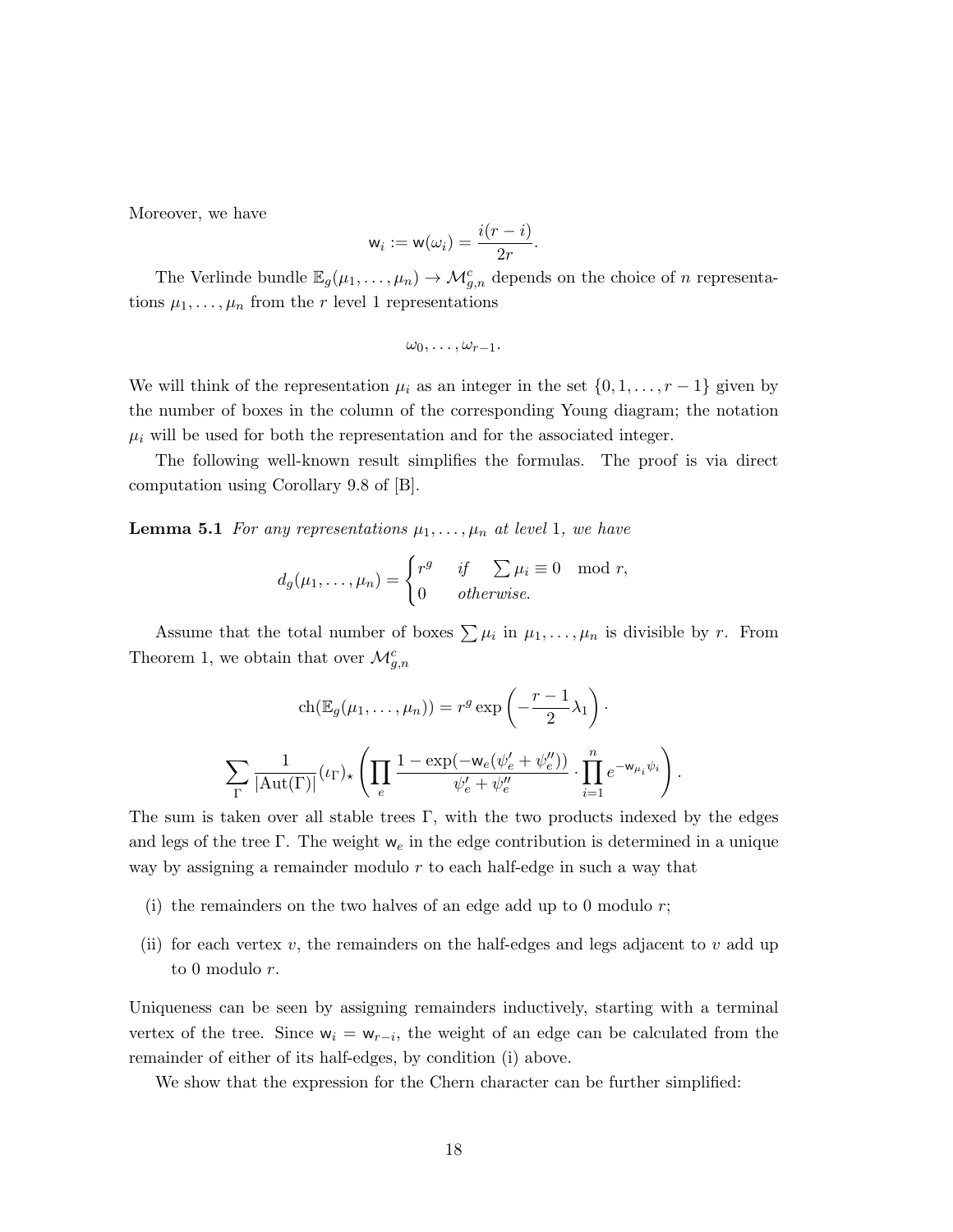**Proposition 5.2** The Chern character of the  $\mathfrak{sl}_r$  level 1 Verlinde bundle over  $\mathcal{M}_{g,n}^c$ equals

$$
\operatorname{ch}(\mathbb{E}_g(\mu_1,\ldots,\mu_n))=r^g\exp\left(-\frac{r-1}{2}\lambda_1-\sum_{i=1}^n\mathsf{w}_{\mu_i}\psi_i+\sum_e\mathsf{w}_e\delta_e\right).
$$

The last sum is indexed by the single-edge graphs e (the self-edge excluded), with  $\delta_e$ denoting the corresponding boundary divisor.

**Proof.** The expression in the Proposition is a consequence of the expansion over  $\mathcal{M}_{g,n}^c$ .

$$
\exp\left(\sum_e w_e \delta_e\right) = \sum_{\Gamma} \frac{1}{|\mathrm{Aut}(\Gamma)|} (\iota_{\Gamma})_{\star} \left(\prod_e \frac{1 - \exp(-w_e(\psi_e' + \psi_e''))}{\psi_e' + \psi_e''}\right).
$$

The equation above can be checked in each fixed codimension  $k$  by expanding the two sides and matching terms. Before doing so, let us remark that the graphs appearing on both sides must have all terminal vertices decorated by legs. For otherwise, such terminal vertices would be assigned the integer 0 by the balancing condition (ii), and then their half-edge contribution  $w_0$  would vanish. As a consequence, such graphs do not have nontrivial automorphisms. Now, the left hand side can be written as a sum of terms

$$
\frac{1}{(k_1+1)!\dots(k_\ell+1)!} \mathsf{w}_{e_1}^{k_1+1}\cdots \mathsf{w}_{e_\ell}^{k_\ell+1} \delta_{e_1}^{k_1+1}\cdots \delta_{e_\ell}^{k_\ell+1},
$$

where  $k_1 + \ldots + k_\ell = k - \ell$ , and  $e_1, \ldots, e_\ell$  are one-edge graphs. On the other hand, a graph  $\Gamma$  with  $\ell$  edges  $e_1, \ldots, e_\ell$  appearing on the right hand side yields a codimension k contribution given by

$$
\sum_{k_1+\ldots+k_\ell=k-\ell}\frac{\mathsf{w}_{e_1}^{k_1+1}}{(k_1+1)!}\cdots\frac{\mathsf{w}_{e_\ell}^{k_\ell+1}}{(k_\ell+1)!}(\iota_{\Gamma})_\star\left((-\psi'_{e_1}-\psi''_{e_1})^{k_1}\cdots(-\psi'_{e_\ell}-\psi''_{e_\ell})^{k_\ell}\right).
$$

To match terms, note first that for each choice of edges  $e_1, \ldots, e_\ell$  which appear in the left hand side expression (giving a non-zero term), there is *exactly one* graph  $\Gamma$  on the right which yields precisely these edges when all the other edges of the graph are collapsed. The proof is completed noting that

$$
\delta_{e_j}^{k_j+1} = \iota_\star (-\psi'_{e_j} - \psi''_{e_j})^{k_j}.
$$

As explained in Proposition 4.1, this may fail for boundary divisors of compact type which carry one vertex without markings; however, such divisors were remarked not to appear in the formulas above.  $\Diamond$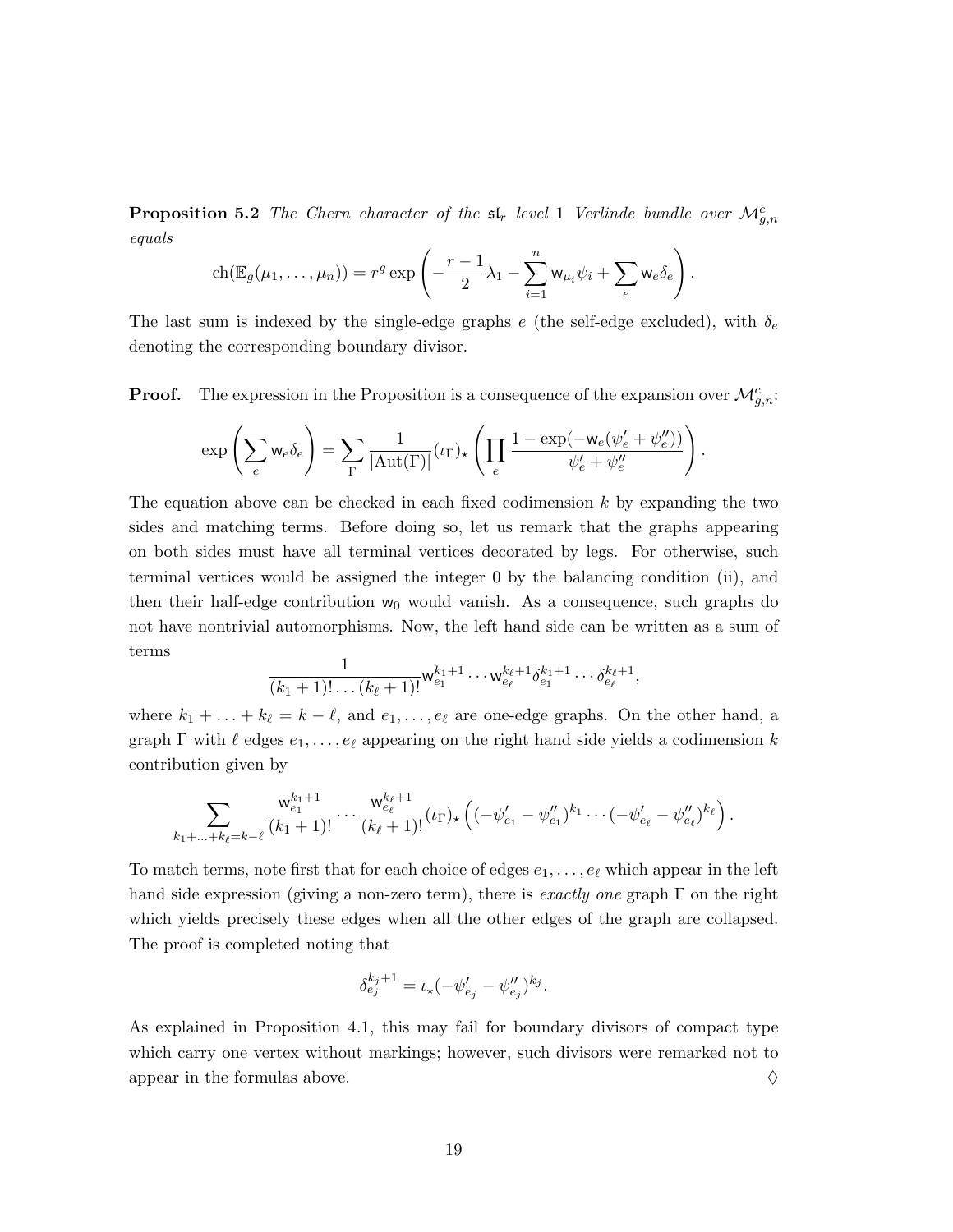Remark 5.3 As a further simplification, in the absence of markings, all half-edges are assigned the integer 0, by uniqueness. The above formula becomes

$$
\operatorname{ch}(\mathbb{E}_g) = r^g \exp\left(-\frac{r-1}{2}\lambda_1\right) \in H^{\star}(\mathcal{M}_g^c).
$$

Up to taking duals, the same answer is found in [vdG] for the Chern character of the projectively flat bundle of level  $r$  theta functions over the fibers of the universal Jacobian

$$
\mathcal{J} \to \mathcal{M}_g^c.
$$

This agreement should be a consequence of an extended strange duality isomorphism, yet unproven, between level 1 rank r conformal blocks for compact type curves and level r classical theta functions.

# References

- [AC] E. Arbarello, M. Cornalba, Combinatorial and algebro-geometric cohomology classes on the moduli spaces of curves, J. Algebraic Geom.  $5$  (1996), 705 – 749.
- [B] A. Beauville, Conformal blocks, fusion rules, and the Verlinde formula, Proceedings of the Hirzebruch 65 Conference on Algebraic Geometry, Israel Math. Conf. Proc, vol. 9, 1996, 75 – 96.
- [BiFo] G. Bini, C. Fontanari, On the tautological ring of  $\mathcal{M}_{q,n}$ , arXiv:1307.7266.
- [Bo] S. K. Boldsen, Improved homological stability for the mapping class group with integral or twisted coefficients, Math. Z.  $270$   $(2012)$ ,  $297 - 329$ .
- [EV] H. Esnault, E. Viehweg, Logarithmic de Rham complexes and vanishing theorems, Invent. Math. 86 (1986), 161 – 194.
- [FP] C. Faber, R. Pandharipande, Tautological and non-tautological cohomology of the moduli space of curves in Handbook of moduli, 293 – 330, G. Farkas and I. Morrison eds., International Press, 2013.
- [Fa] N. Fakhruddin, Chern classes of conformal blocks, Compact moduli spaces and vector bundles, 145 – 176, Contemp. Math. 564, Amer. Math. Soc., Providence, RI, 2012.
- [vdG] G. van der Geer, Cycles on the moduli space of abelian varieties, Moduli of curves and abelian varieties, 65 – 89, Aspects Math., Vieweg, Braunschweig, 1999.